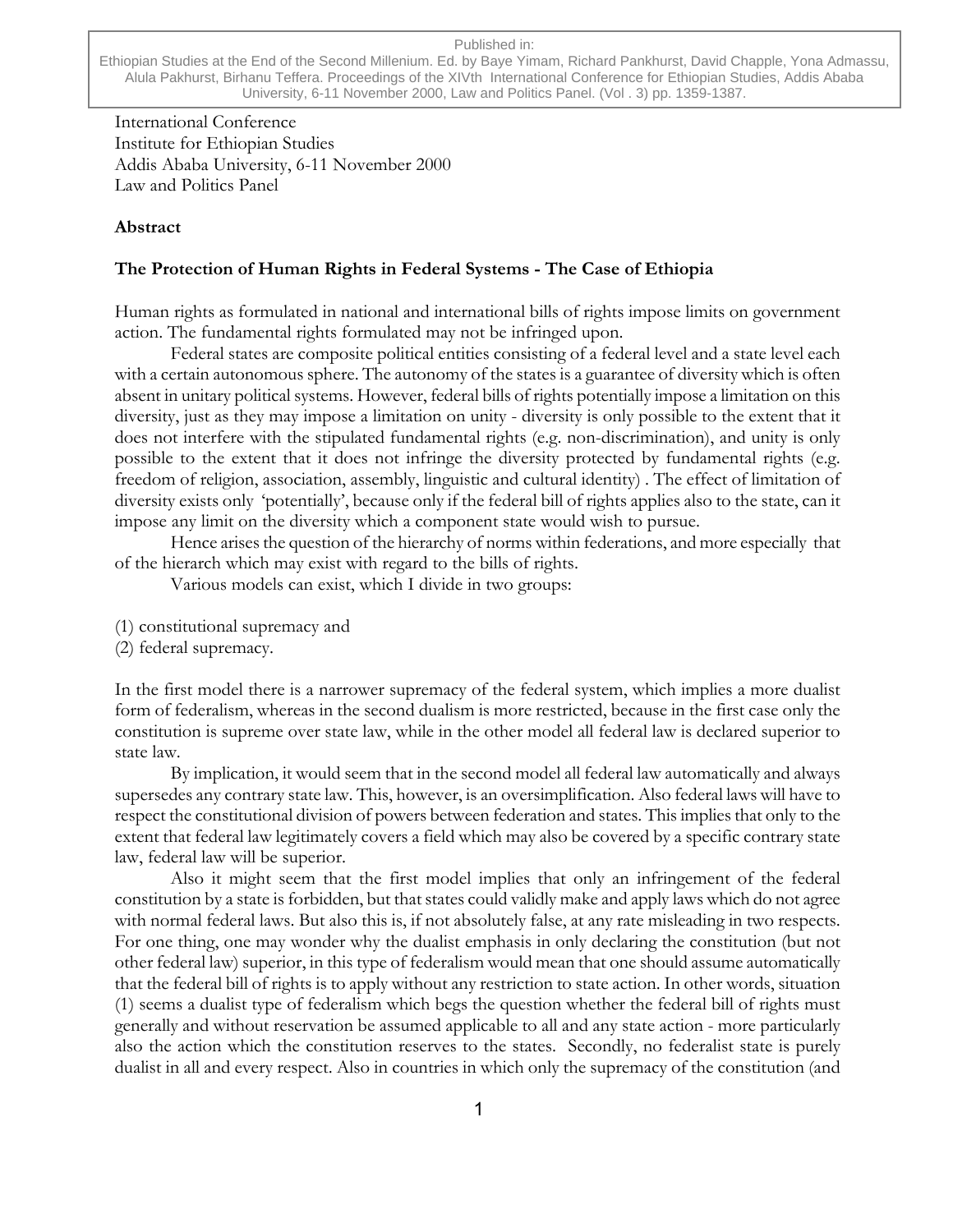not also that of all other federal law) is stipulated, there may exist forms of cooperative federalism in which the federation and the states share powers of legislation and/or administration which must necessarily assume some form of hierarchy.

So both in situations the question must be answered if the federal bill of rights applies to state action. The history of American constitutional law proves that this was an actually question; as to situation (2) we answer it for Ethiopia. A careful analysis of the EFDR Constitution results in an affirmative answer.

This answer in turn leads to the question what the meaning can be of state bills of rights and what their exact relation is to the federal bill of rights, given the fact that (as in other federal countries), also the Regions in Ethiopia have in their own Constitutions a bill of rights. Three situations are distinguished as to the relative amount of protection which the federal and a state bill of rights provides for.

a) the state bill of rights contains the same rights as the federal bill of rights;

b) the state bill of rights provides less protection to citizens than the federal rights do;

c) the state bill of rights provides more protection to citizens than the federal rights do.

The analysis leads to the conclusion that there is scope for diversity in the protection the various bills of rights offer as long as they are regarded in combination.

In a next section, the paper analyses the role of the courts in adjudicating fundamental rights complaints. This is both an important and uneasy question in the context of the Ethiopian Constitution which reserves the interpretation of constitutional matters to the House of Federation together with the Council of Constitutional Inquiry. This matter is answered both with regard to the federal bill of rights and to state bills of rights.

This is not the end of the story, because also outside the national legal order there exist bills of rights. Also Ethiopia is party to a set of relevant international human rights treaties. Their position within in the national legal order is examined, and also the role of courts in upholding these international bills of rights in the national and regional state's legal order.

Leonard F.M. Besselink Instituut voor Staats- en bestuursrecht Achter Sint Pieter 200 NL-3512 HT Utrecht Netherlands email: L.Besselink@law.uu.nl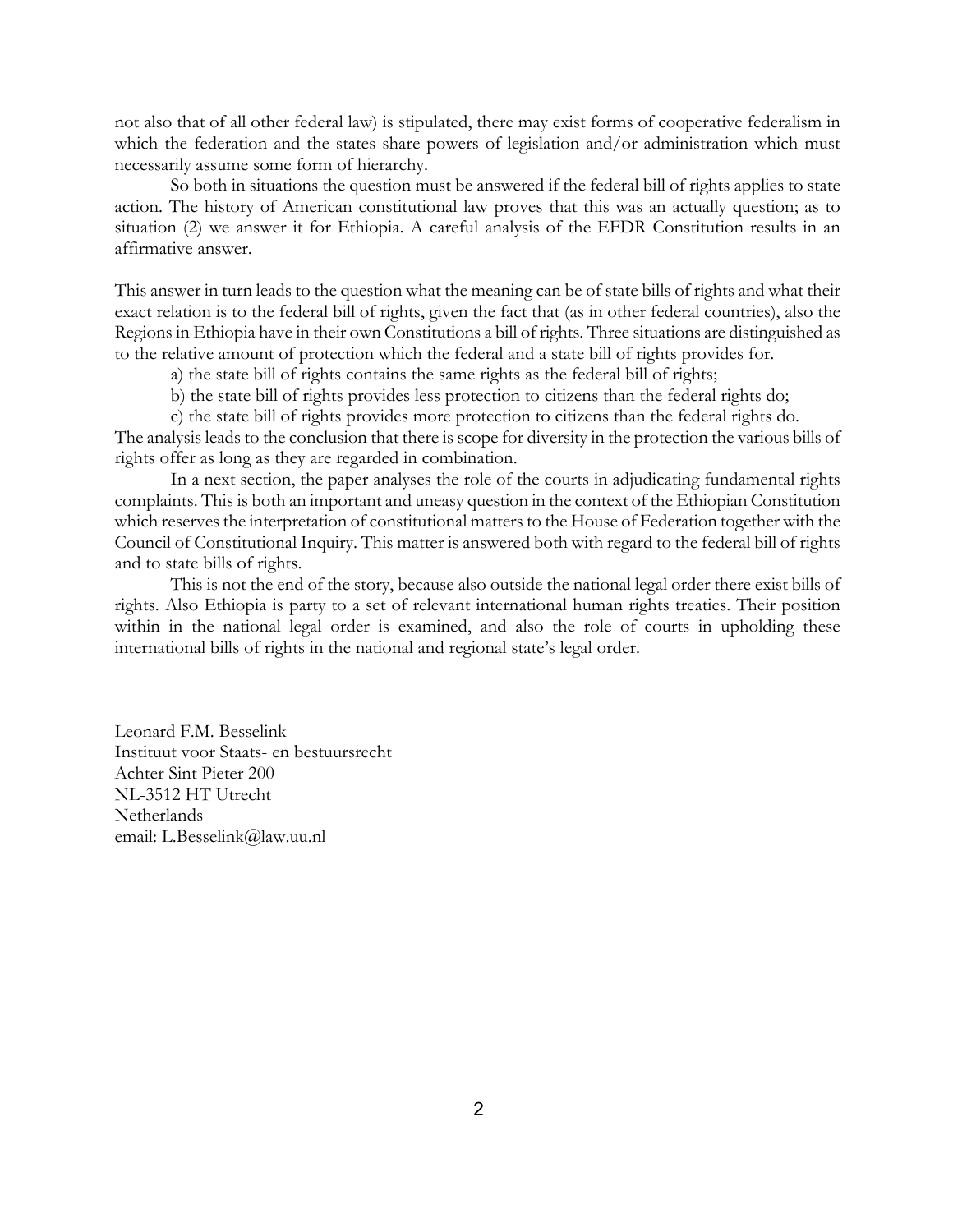# **The Protection of Human Rights in Federal Systems - The Case of Ethiopia**

Draft Paper for the Law and Politics Panel of the XIVth International Conference of Ethiopian Studies Addis Ababa, November 2000

November 2000

Leonard F.M. Besselink Instituut voor Staats- en bestuursrecht Achter Sint Pieter 200 NL-3512 HT Utrecht Netherlands email: [L.Besselink@law.uu.nl](mailto:L.Besselink@law.uu.nl)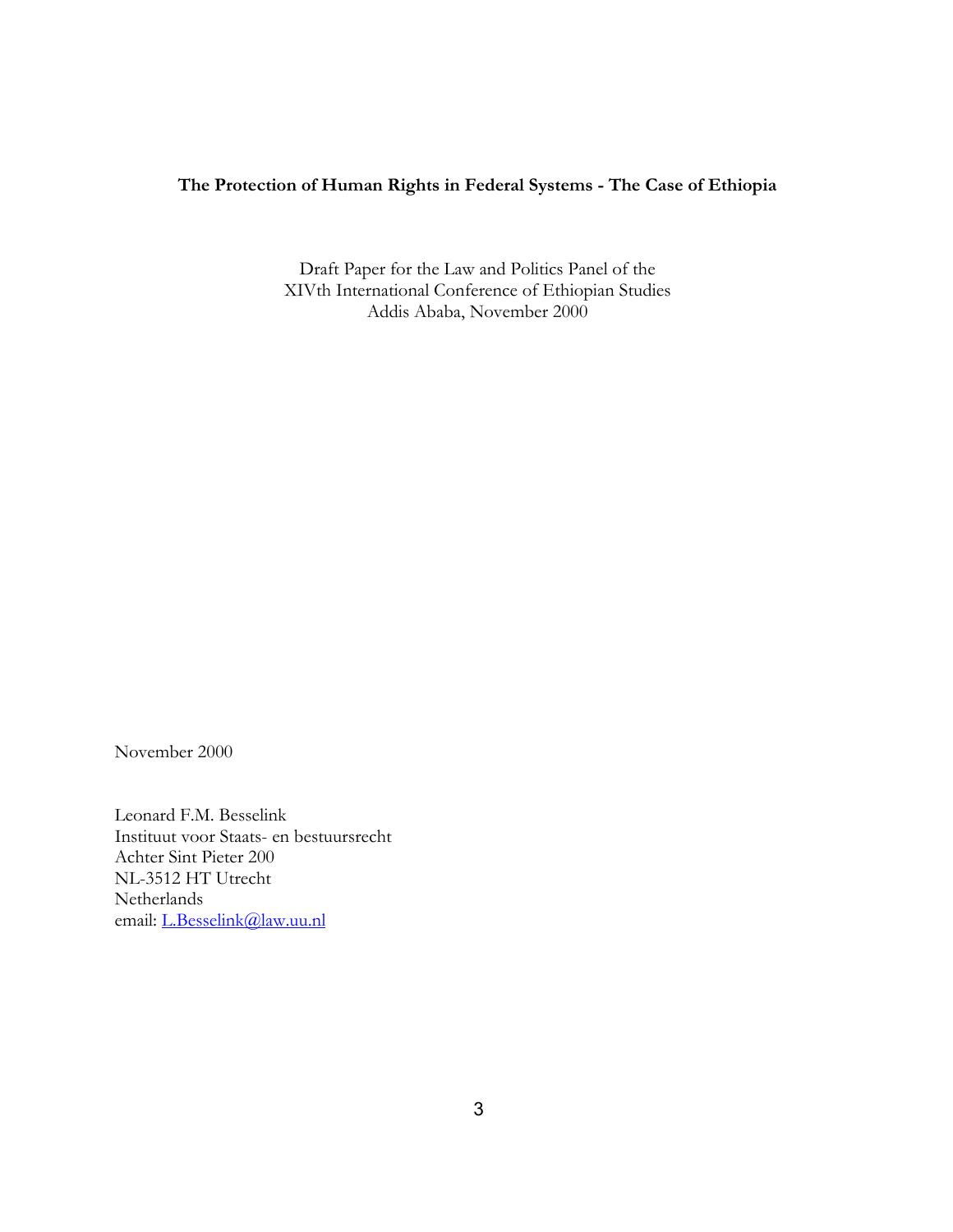## **Contents**

Introduction2

I. The Federation and the States.3

A. Hierarchy of Norms.3

- 1. The nature of federalism and its implications for the hierarchy of norms.3
- 2. Supremacy of federal law4
- 3. Supremacy of the federal constitution and the supremacy of federal fundamental rights5
	- United States5 Germany6 Ethiopia7
- 4. The state bills of rights9
	- Situation a9
	- Situation b9
	- Situation c10
- 5. Differentiation in the protection of human rights in the application of federal rights12
- B. Judicial Powers13
	- 1. Federal jurisdiction: the House of Federation and the Council of Constitutional Inquiry13
	- 2. The human rights issues decided by the Council of Constitutional Inquiry and House of Federation16
	- 3. Competence of federal courts and state courts with regard to claims under the federal bill of rights18
	- 4. Competence to deal with claims under state bills of rights18
- II. International Human Rights Instruments and National Law19
	- A. Hierarchy of Norms20
		- 1. Monism and dualism; the hierarchical rank of treaties21
		- 2. The status and rank of treaties under the Ethiopian Constitution22
		- 3. Inverted hierarchies: the subsidiary nature of human rights treaties23
	- B. Judicial Powers to Use and Enforce International Human Rights Standards24
		- 1. Exclusive power of the Council of Constitutional Inquiry and House of Federation?24
		- 2. The meaning of Article 13 (2) of the Constitution25

III Concluding Remarks: Human Rights as Limits to Unity and as Limits to Diversity25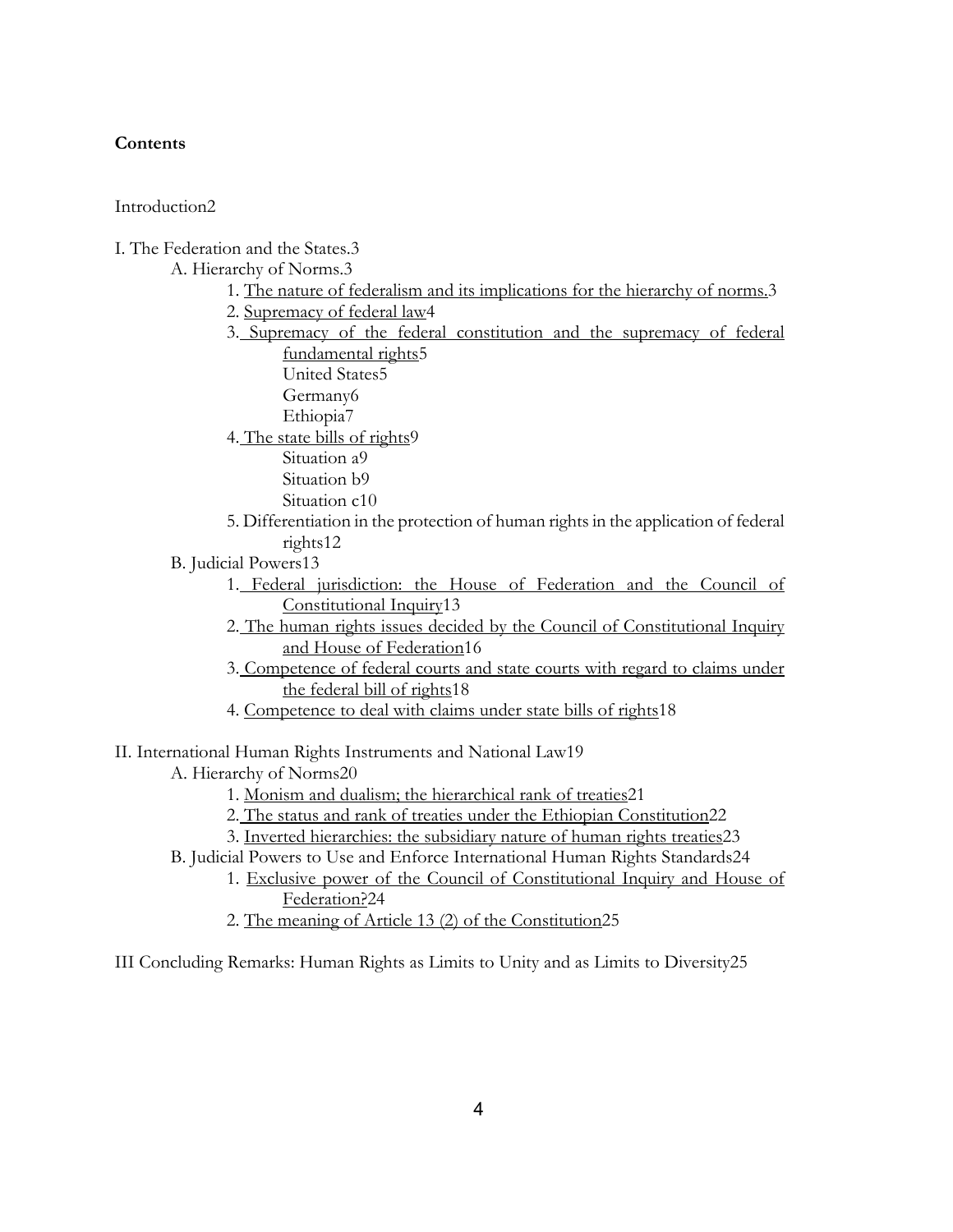### <span id="page-4-1"></span>**The Protection of Human Rights in Federal Systems - The Case of Ethiopia**

#### **Introduction**

l

The essence of federalism is that the political system is non-unitary. Respect for diversity is inherent in federal systems, although at the same time the fact of pertaining to one political system brings unity in this diversity. The very notion of human rights and freedoms,<sup>1</sup> on the other hand, seems to suggest that there is a limit to whatever diversity may legitimately exist. However, the practice of protecting human rights in all parts of the world reveals that there may be local differences in the extent to and manner in which such rights are protected.

This tension between unity and diversity and the role of human rights protection is the topic of this paper. It sketches some of the legal issues of constitutional law it raises. The problem is particularly acute in the Ethiopian context, where the right to respect of the cultural identity of groups is at the background both of the system of federalism and of human rights as codified in the Constitution.

The Constitution of 1994 established a federal state structure for Ethiopia (Article 1). This structure is further elaborated upon in chapter four of the Constitution (AState Structure'). It suggests that the federal arrangement is based on criteria of what may be called 'ethnic' identity (Art. 46 (2) and 47 (2)) - although it nowhere explicitly states that the regional states are actually homogenous within ethnic boundaries (which would be a counterfactual assertion anyway). The chapter of the Constitution on the state's structure is preceded by a chapter on 'Fundamental Rights and Freedoms', which enunciates a bill of no less than 31 such rights. In it, the right of every nation, nationality and people to self-determination and to maintain and develop its identity is recognized as a fundamental right (Article 39). The Constitution stipulates that the fundamental rights and freedoms must be interpreted in conformity with the Universal Declaration of Human Rights, International Covenants on Human Rights and other human rights instruments to which Ethiopia is a party. As far as human rights protection is concerned, we have, therefore, not only to deal with the two levels of the federation and the states but also with a third level: that of the international norms which are to be applied in the national (federal and state) legal order. This paper sketches the relationship between these three levels.

First the issues of the protection of constitutional rights within federal systems is discussed. The basic issue is whether the federal nature of the system may lead to situations of differentiated levels of protection: is it so that due to the distinction of the powers and responsibilities between the federation and the states, the protection which citizens enjoy differs with the respective powers or entities (federal or state) involved? In other words, can a particular right be given a higher (or, for that matter, lower) level of protection within a state than at the federal level, due to the particular manner in which that right is conceived of at the level of that state?

The abstract issue is sketched by comparing succinctly answers that are given for the Federal Republic of Germany and for the United States[.2](#page-4-1) By singling out the relevant provisions of the

<span id="page-4-0"></span><sup>1</sup>The expressions Ahuman rights' and Afundamental rights' are used in this paper in a broad sense to connotate the fundamental rights of individual and groups of citizens as explicitly recognized in constitutional and international instruments, whether they be referred to in relevant instruments as Ahuman', Acivil', Apolitical', Ademocratic' or other rights. The term Afundamental rights' in this paper is used as synonym of human rights and does not refer to any particular class of human rights as defined.

<sup>2</sup>The choice of these countries is arbitrary. For practical reasons and for the sake of simplicity - and some extent of simplification is unavoidable in comparative research - I have chosen two federal systems, an older one and a modern one. It would have been fairer also to take a federal country from Asia as a comparator. India would have been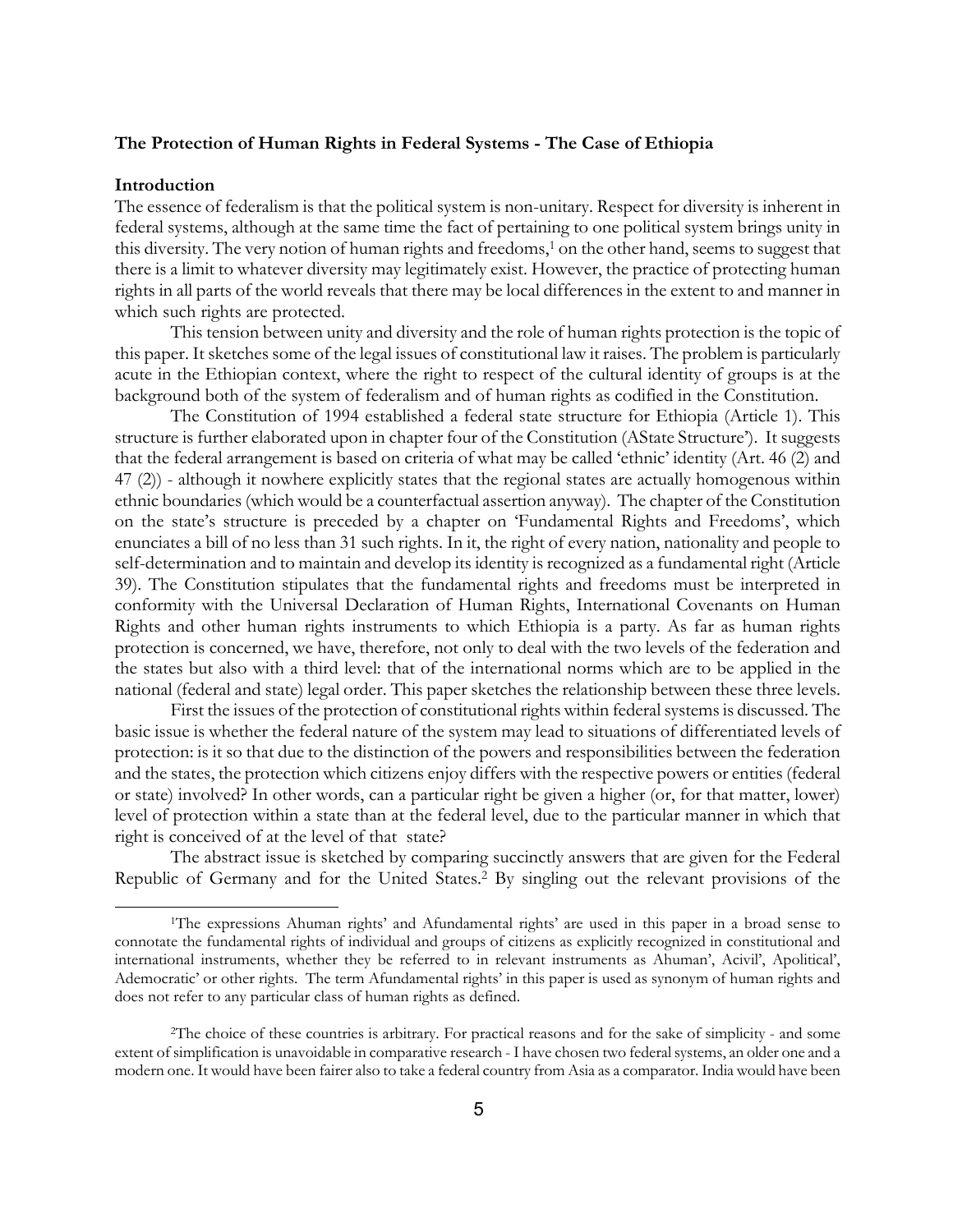Ethiopian Constitution, possible answers are outlined for Ethiopia.

After a sketch of the relation between the relevant norms at federal and state level, we analyse the manner in which courts can or cannot legally review federal and state measures as against the various federal and state fundamental rights.

Next an attempt is made to identify the influence which relevant international human rights instruments may have in Ethiopia. Here the fact that Ethiopia is a federal system, is not decisive. Decisive is the status given to international law by the national constitutional system. Nevertheless, the issue of various levels of human rights protection is relevant here as well. Questions which arise are: whether international human rights treaties limit the amount of diversity which can exist within Ethiopia; what additional function could international human rights instruments offer over and above the rights enshrined in the Ethiopian Constitution?

### **I. The Federation and the States.**

#### **A. Hierarchy of Norms.**

l

### 1. The nature of federalism and its implications for the hierarchy of norms.

In federal systems the constitution asserts its supremacy over other laws and over state law in general. This is quite logical, because the very federal nature of the system is determined by the constitution; without constitutional supremacy there would be endless unclarity over the nature and content of the division of powers between central government and other entities. 'This Constitution [...] shall be the supreme Law of the land [...]' is how the Constitution of the United States puts it (Article VI); and these words are echoed in Article 9 (1) of the FDRE Constitution: 'The Constitution is the supreme law of the land. [...]'. The Constitution of the Federal Republic of Germany is more evasive. In some respects it seems more restrictively to assert the supremacy of the Constitution, in other respects it is broader. It states quite unspecifically that 'legislation is subject to the constitutional order' (Art. 20 (3)), but reinforces this with the provision that '[a]ll Germans have the right to resist any person seeking to abolish this constitutional order, should no other remedy be possible'. On the other hand it has the sweeping assertion that all federal law takes precedence over state law: '*Bundesrecht bricht Landesrecht*', which means literally: 'federal law ruptures state law' (Article 31). What the latter provision covers, is a broader supremacy than that of the constitution only. The supremacy of the *constitution* over state law is broadened to the supremacy of *federal law* over state law. This broader supremacy is actually also contained in the American supremacy clause ( 'This Constitution, and the Laws of the United States which shall be made in Pursuance thereof, [etc.] shall be the supreme Law of the land [...]'). The Ethiopian Constitution in Article 9 (1), second sentence, has the same intent: 'Any law, customary practice or a decision of an organ of state or a public official which contravenes this Constitution shall be of no effect.'

a good choice, but reasons of time and space have prevented me from pursuing this line. As a matter of fact, this author claims that the limitation to self-proclaimed federal systems is arbitrary as well; the points raised in this paper also exist - and can also be sketched by reference to - some political systems which consider themselves non-federal, but are constitutionally composite legal order, such as the unitary states with decentralized authorities like the Netherlands. Also a composite legal order as that of the European Union knows the problems addressed in this paper as a fairly acute one (cf. L. F.M. Besselink, Entrapped by the Maximum Standard. Pluralism, Subsidiarity and the Legal Analysis of the EC Protection of Fundamental Rights. In: *Common Market Law Review*, vol 35 (1998), no. 3, pp 629-680), while even the Council of Europe provides a good example of the problems addressed.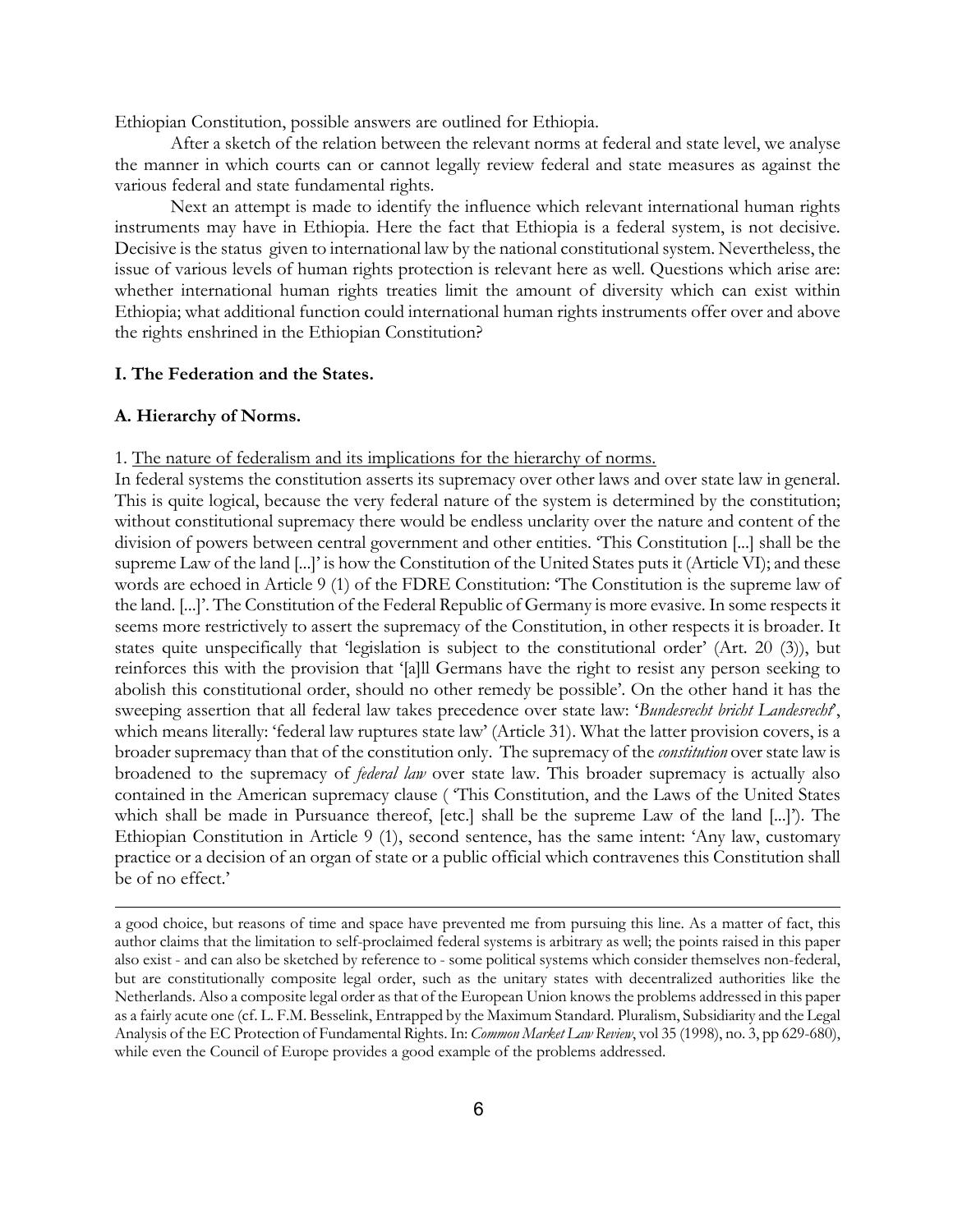So we have two forms of supremacy: the supremacy of the federal constitution, and the supremacy of federal law. This supremacy of federal constitutions and federal law is uniformly asserted by federal constitutions. But what does this supremacy actually mean in a federal system? We first try to answer this question with regard to the broader supremacy of federal law over state law. Next we turn our attention to the supremacy of the federal constitution.

### 2. Supremacy of federal law

l

In a unitary system the very unity of the political system means that any lower ranking norm issued by any authority whatever, will have to give way to any superior norm of central government. This is the essence of unitary systems. But federal systems cannot operate absolutely and unconditionally on this principle without imperiling the very federal nature of the system. By claiming that any and all federal law has to be applied with precedence over any state law, the federal legislature and authorities could quite simply undo the whole of federalism by passing legislation which infringes on state powers. Federal authorities can only act within the scope of the powers which the constitution has attributed to the federal level and cannot impinge on the powers which the constitution attributes or has left to the states. The federal principle is that federal and state authorities each act within the scope of their own powers. As long as this is the case, these powers will in principle not clash. The consequence of this line of argument must be that the conflict rule which proclaims broadly the supremacy of federal law over state law has hardly any role to play. This conclusion has been drawn, for instance in the German doctrine. If the relationship between federal and state law is primarily governed by the division of powers between them, conflicts can usually be decided in terms of determining who acted *intra* or *ultra vires* and no further conflict rule is necessary.[3](#page-6-0)

But this is true only on the assumption that the powers of the federation and the states are neatly divided, and that these powers concern separate spheres of competence for federation and states respectively. This assumption is not generally correct.

Firstly there exist in many federal systems concurrent and cooperative powers. With regard to these, the supremacy principle can indeed apply: powers exerted by federal authorities are of superior rank. Consequently, in case of conflict the decisions of federal authorities taken within the legitimate exercise of their powers, overrule contrary decisions which state authorities have taken on the basis of their concurrent (or cooperative) powers. Here the operation of the supremacy principle is relatively clear and unproblematic.

Much more difficult is a second situation, which must be distinguished from the one just mentioned. It may happen that the exercise of state powers leads to a situation in which the state measure counteracts federal measures and renders federal measures inoperative or ineffective, even though the state measure and the federal measure are, when looked at separately, each within the scope of their respective powers. This may happen in the sphere of concrete governmental policies. Thus federal policies may be aiming at certain forms of income distribution, whereas state fiscal measures may end up frustrating the federal policy. In answering the question whether and to what extent the supremacy principle applies to this type of conflict, again regard should be had to the federal nature of the system. Quite obviously in unitary systems the decentralized entities will have to subordinate the exercise of power to that by central government authorities. But this cannot be the overall principle in federal systems when the conflicting measures are taken within the scope of the powers which the constitution has attributed to states and federation respectively. Of course, the extent to which the

<span id="page-6-0"></span><sup>3</sup>E.g. Horst Dreier, Grundgesetz Kommentar, Mohr Siebeck 1998, Band II, Artikel 31, Rn. 18 ff., pp. 612 ff..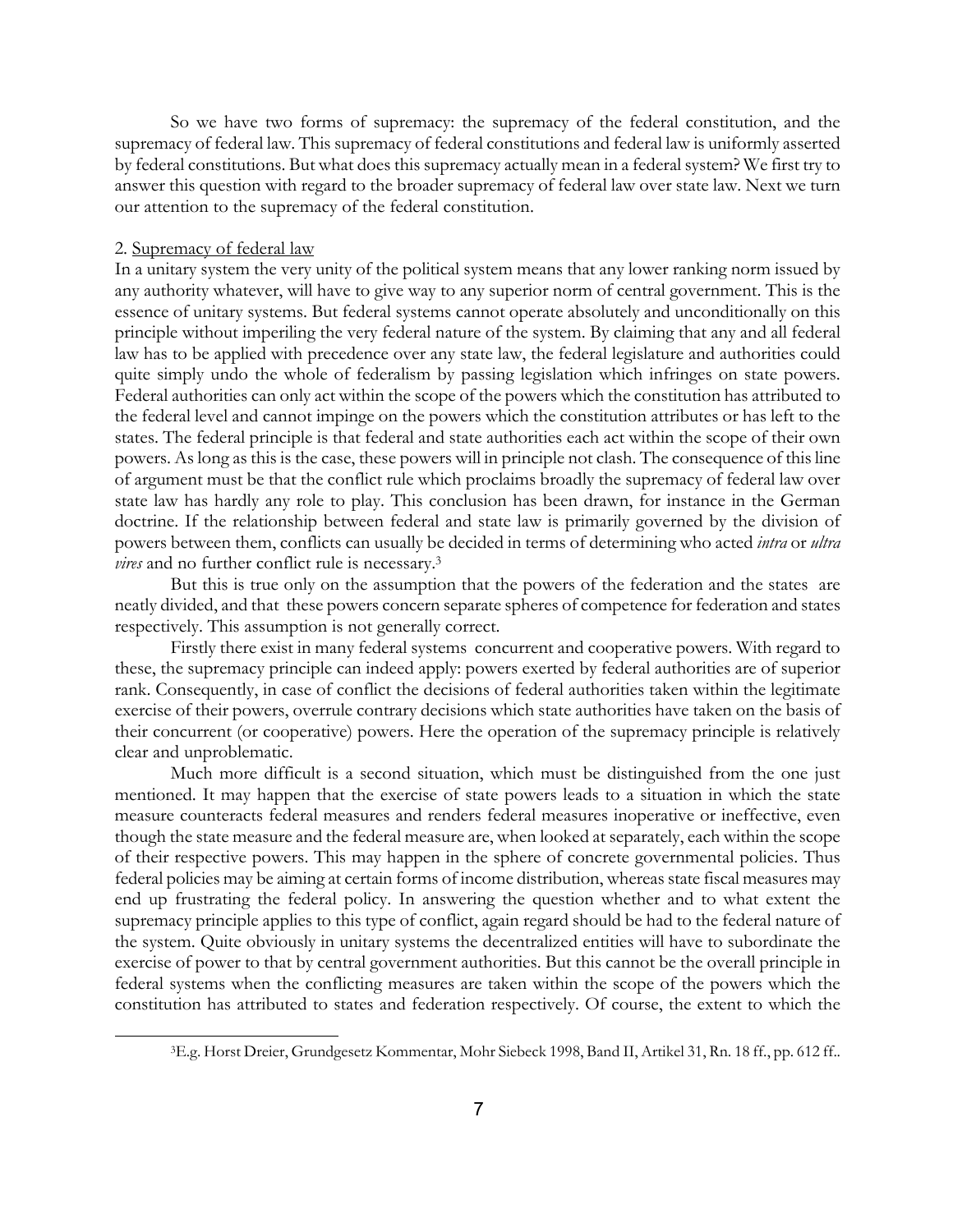supremacy of the federation will have a role to play in solving the deadlock, will much depend on political considerations and may well be decisive in negotiating a solution.

Legally, however, this need not be the end of the story. Apart from the powers which are given to authorities by *attributive* provisions, constitutions also contain *regulative* principles which do not concern the division of powers as such but the manner in which powers are to be exercised. Such regulative norms may offer a way out of the type of conflict sketched. Typically, regulative norms and principles are the constitutional provisions on functions (as distinct from powers) of the various federal and state authorities in specific federal systems, provisions on national policy principles and objectives, and last but not least the fundamental rights provisions.

When we - for the purposes of this paper - focus our attention on these fundamental rights provisions, a question we encounter is, what the reach is of constitutional fundamental rights principles: does the federal constitutional bill of rights unreservedly apply also to states? And, if there is a bills of rights in a state constitution, what is the relationship of such state bills of rights to the federal bill of rights? These questions - which, as we shall see, have at various times received various answers in various federal systems - are specifications of the general question as to the meaning of the supremacy of the federal constitution.

## 3. Supremacy of the federal constitution and the supremacy of federal fundamental rights

The meaning of the constitution as 'supreme law of the land' is not as obvious in federal systems as in unitary systems. This is the more the case when also the component states of a federation have their own constitutions - as is usually the case. One might think that as concerns fundamental rights this does not pose great difficulties. The very fundamental nature of those rights might suggest that they apply unreservedly throughout the political system, both at federal and state level. Yet, American constitutional history teaches that this is not self-evident.

#### *United States*

l

In the United States most fundamental rights were at first mainly (but not solely) contained in the first ten Amendments to the Constitution added in 1791, to which others were added after the civil war (amendments XIII to XV). The problem of the first ten amendments was that their language did not over explicitly show that they were also supposed to be applicable to states. To the contrary, the First Amendment - for instance - in using the expression 'Congress shall make no law ...[etc.]' suggests that it is supposed to provide protection against federal measures only. The seventh Amendment, however, is explicitly addressed to 'any Court of the United States', whereas other bill of rights provisions speak in general terms. That the bill of rights contained in the first ten amendments applied only to the national government and not to the states, was the position taken by the US Supreme Court in pre-civil war times in the famous Barron v. Baltimore decision, [4](#page-7-0) but was also at the background of the restrictive interpretation of the XIVth Amendment in the Slaughter-House Cases[.5](#page-7-1) Although the wording of this amendment clearly addressed the states, the Supreme Court in those cases emphasized that it was not the intention of the XIVth Amendment to transfer the protection of all civil rights from the states to

<span id="page-7-1"></span><span id="page-7-0"></span><sup>4</sup>Barron v. The Mayor and City Council of Baltimore, 7 Pet. 243, 8 L.Ed. 672 (1833).

<sup>5</sup>Amendment XIV, Section 1: A[...] No State shall make or enforce any law which shall abridge the privileges or immunities of citizens of the United Sates; nor shall any State deprive any person of life, liberty, or property, without due process of law; nor deny any person within its jurisdiction the equal protection of the laws.'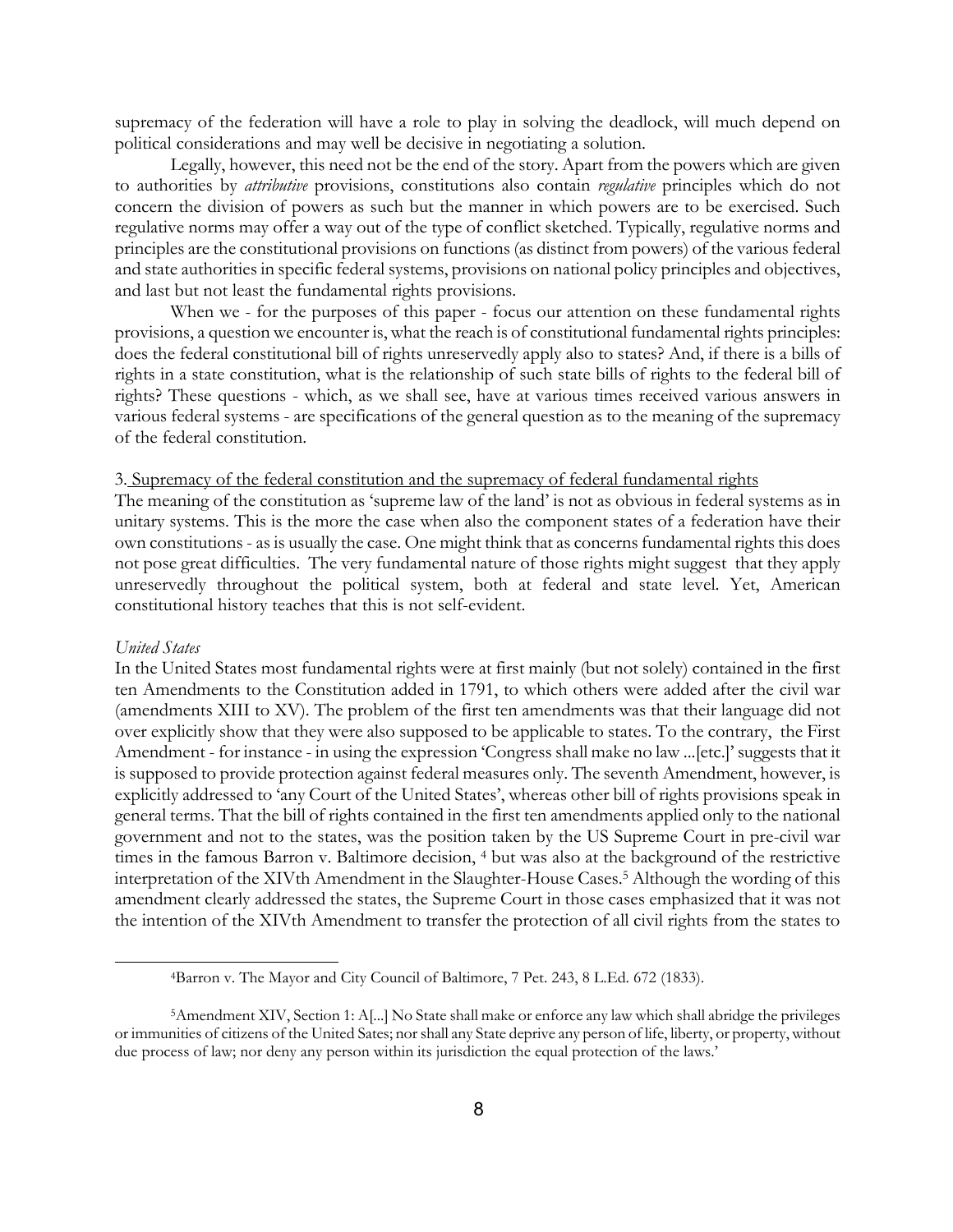the federal government and US Supreme Court, or to give additional protection to state citizens against state government: '[W]e do not see in those [post civil war] amendments any purpose to destroy the main features of the general system [of federalism].' They were merely construed as providing extra protection against state action directed against the Afro-American former slaves. At that time the XIVth Amendment was not construed as a general extension of the application of the rights contained in the first ten amendments to the states. This position, however, was reversed in subsequent judgments. Basically, the Supreme Court has read into the XIVth Amendment, especially the 'due process' clause, the rights contained essentially in the first ten amendments, and thus understands the XIVth Amendment as providing federal security against violation by the states of the fundamental rights of the citizen.

The story of this reversal and its details are recounted in any text- and casebook on US constitutional law, to which it suffices to refer. The point of this piece of American history is that it shows that supremacy clauses notwithstanding, the overruling effect of a federal bill of rights over state laws has not been self-evident. And still even now, the technique of reading into the XIVth Amendment those rights is not absolutely settled in as much as there has been difference of opinion among Supreme Court judges as to what precisely is protected under this amendment: are they the rights contained in the first ten amendments as such, or merely 'fundamental rights' as a standard of 'natural law', as they have also found expression in the first ten amendments. Although other considerations have entered into this discussion - such as the arbitrariness of the natural rights approach - the latter approach seems to leave the federal nature of the system more intact than the former.

### *Germany*

If we turn for a moment to the Federal Republic of Germany, the issue seems simpler there, at least with regard to fundamental rights. Although we mentioned the uncertainty as to the range of the principle of federal supremacy, with regard to fundamental rights the German Constitution is much clearer. Article 1 (3) stipulates that fundamental rights of the Constitution contained in Articles 1 to 18 of the Constitution 'are binding on legislature, executive, and judiciary as directly enforceable law.' This is understood as being immediately incumbent both on the states' organs as well as on the federation's.<sup>6</sup> This direct effect means that a citizen can always rely on the federal constitution's rights also against authorities. In some German states (*Länder*), the state constitutions do not contain a bill or rights,<sup>7</sup> but due to Article 1 (3) of the federal constitution this cannot diminish the protection of citizens as against state authorities. And where the states do have bills of rights, these cannot diminish the right of citizens to rely on the federal fundamental rights also against state action.

#### *Ethiopia*

l

The FDRE Constitution takes a position which at first sight seems comparable to the German one. If Article 9 (1), second sentence - 'any law, customary practice or a decision of an organ of state or a public official which contravenes this Constitution shall be of no effect' - does not dispel all doubts as to the applicability of the Constitution's bill of rights to the regions, these seem to be taken away by the

<span id="page-8-0"></span><sup>6</sup>The precise manner in which the federal bill of rights can be said to bind the states is still a matter of subtle dispute. The question is whether the provisions can properly be said to be part of state law, which could have consequences for the competence of state constitutional courts.

<span id="page-8-1"></span><sup>7</sup>The constitutions of the states Hamburg, Niedersachsen and Schleswig-Holstein.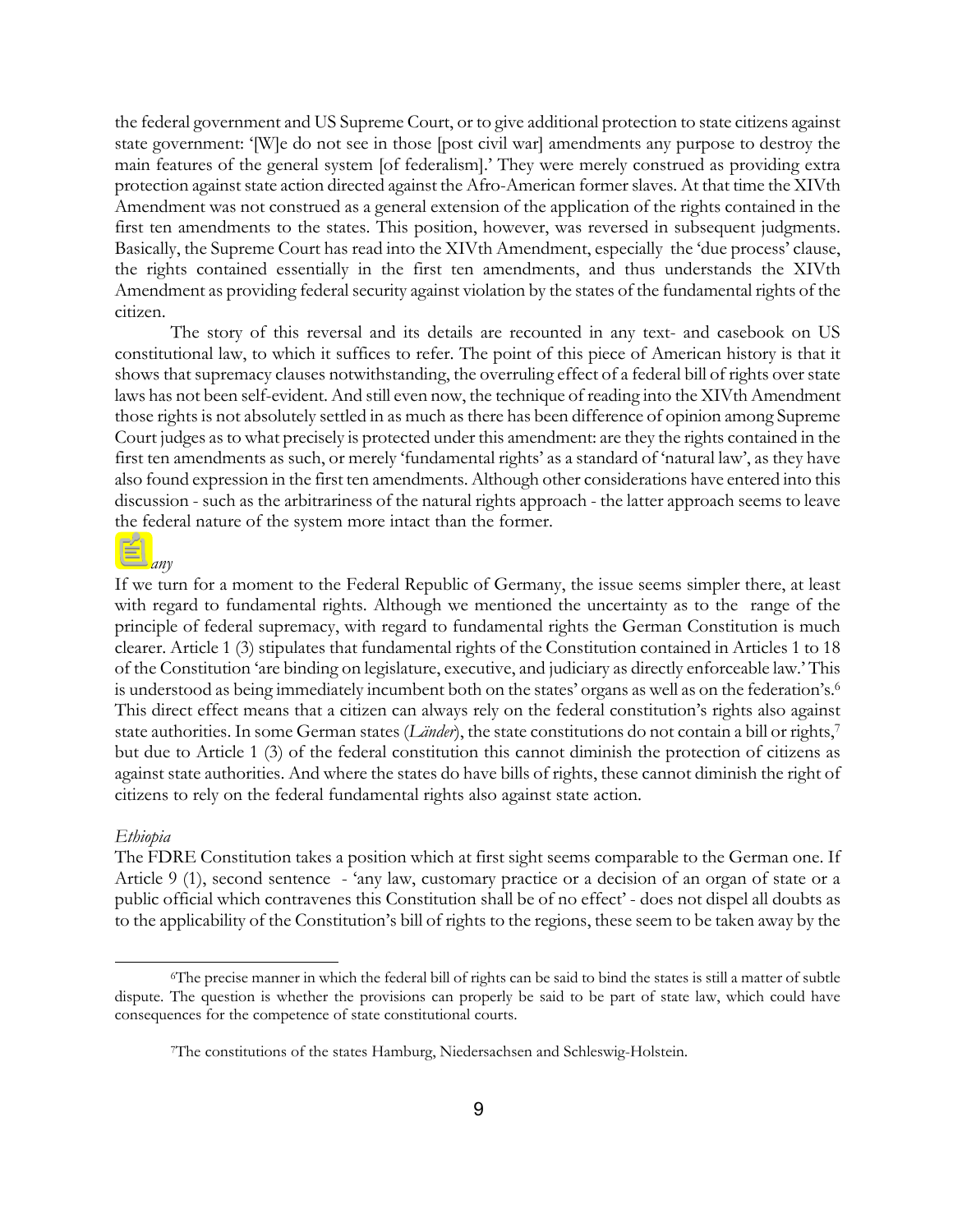first provision in the chapter on fundamental rights and freedoms, Article 13 (1):

AAll Federal and State legislative, executive and judicial organs at all levels shall have the responsibility and duty to respect and enforce the provisions of this Chapter.'

This provision may in itself not be absolutely clear as far as the duty '*to respect*' the provisions of this chapter is concerned. As long as it is not clear if the bill of rights of this chapter actually apply to state authorities' action as well, respecting the federal fundamental rights provisions may have little consequence for how state authorities are to behave towards their citizens. To this extent, Article 13 (1) begs the question of whether the federal bill of rights is applicable to the exercise of state powers within their own sphere of competence, or only to federal authorities.

One might object that a hypothetical reading which reads the duty to 'respect' of Article 13 (1) as not implying the applicability of those rights to state action, would result in a vacuous provision. But this is not quite so. The states also have concurrent powers, or exercise executive powers which originally are federal powers but which have been devolved upon state authorities under Article 50 (9) of the Constitution. The duty to respect federal rights may apply to the exercise of these concurrent, cooperative or devolved powers. The duty to respect could, moreover, mean that states' representatives which are members of the House of Federation, must in the exercise of their functions be deemed not only to be bound by state laws and constitutions, but also by the federal bill of rights.

A further argument to the effect that the bill of rights of chapter three does not in its entirety and directly apply to state action, could be based on Article 55 (16). This provision concerns the power of the House of People's Representatives and the House of Federation in joint session 'to take appropriate measures when State authorities are unable to arrest violations of human rights within their jurisdiction. It shall, on the basis of the joint decision of the House, give directives to the concerned State authorities.' The argument might be put forward that this provision speaks of violations of human rights' only, whereas the Ethiopian Constitution in chapter three labels only the rights in Part One as 'human rights', and distinguishes these from the fundamental rights in Part Two, which it labels as 'democratic rights'. The 'human rights' provisions include the right to life, liberty and security of the person, the prohibition of inhuman treatment, the rights of persons arrested, accused, in custody or convicted to prison sentence, or criminally tried, the right to honour and reputation, equality, privacy and freedom of religion, belief and conscience; the 'democratic rights' encompass the freedom of thought, opinion, expression, assembly, demonstration, petition, movement, rights of nationality, marital, personal and family rights, rights of women, children, nations, nationalities and peoples, the right of access to justice, to vote and to be elected, to property, the rights of labour, economic, social and cultural rights, the right to development and a clean and healthy environment. Hence, the Ethiopian Constitution does not use the term 'human rights' in the loose and broad way we have done in this paper[.8](#page-9-0) The reference in Article 55 (16) to 'human rights' only, suggests that perhaps only these fundamental rights contained in part one of chapter three apply to state powers. Hence, the duty to 'respect' under Article 13 (1) does not unreservedly mean that the fundamental rights of chapter three apply integrally to state powers.

Another possible interpretation is that 'human rights' in Article 55 (16) refers to a different category: the core of fundamental rights pertaining to the human being quite apart from the specific formulations catalogued in chapter three. This may perhaps be the meaning of the term 'human rights'

<span id="page-9-0"></span><sup>8</sup>See footnote 1.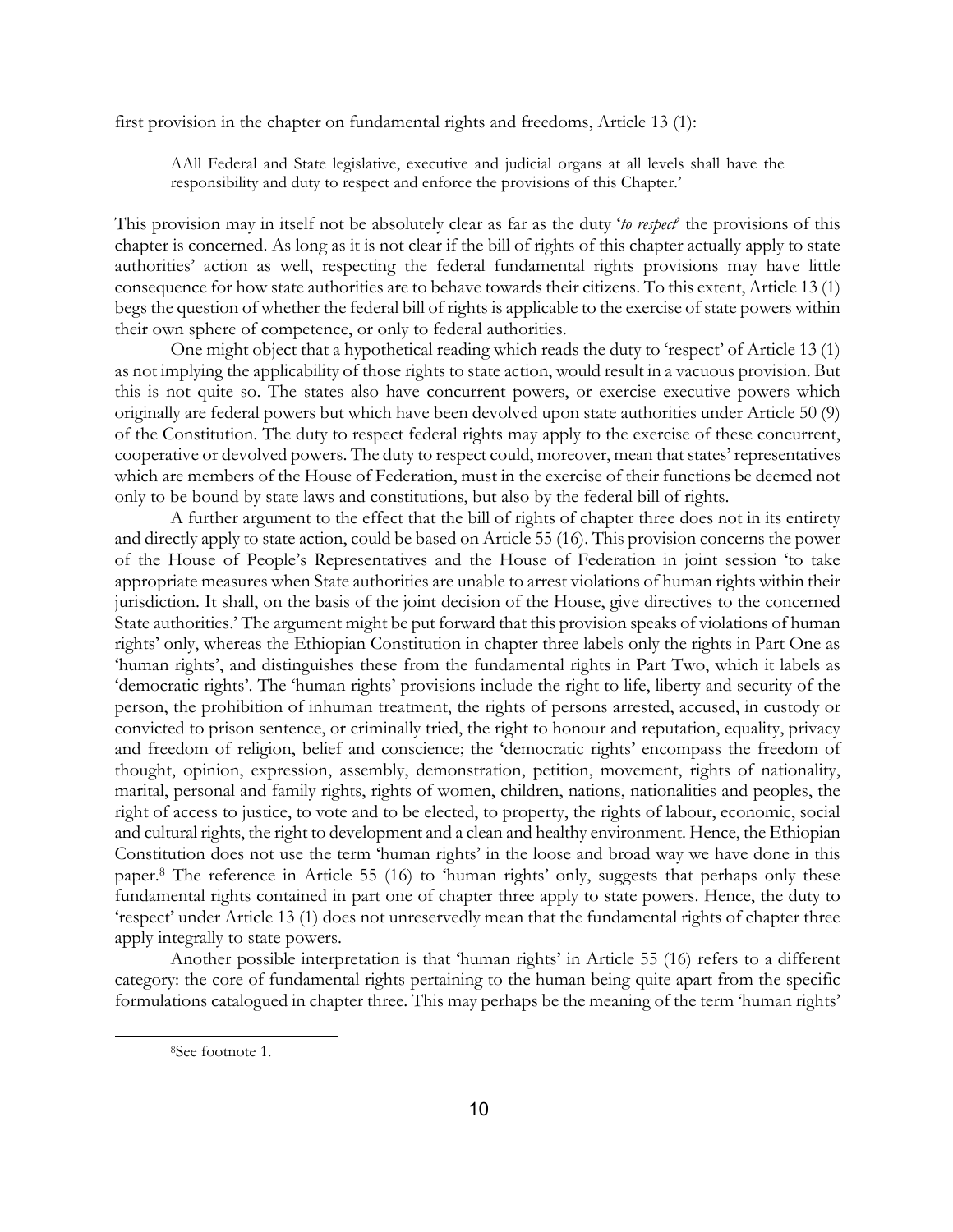in Article 10 of the Constitution (which is contained in chapter 2 of the Constitution on 'Fundamental Principles of the Constitution'):

A1. Human rights and freedoms, emanating from the nature of mankind are inalienable and inviolable.

2. Human and democratic rights of citizens and peoples shall be respected.'

This provision gives rise to its own questions: are the human and democratic rights referred in Article 10 the very same as are spelt out in detail in chapter three? If so, what is the point of this provision along Article 13 (1)? Why should there be a distinction between 'human rights and freedoms' in subarticle (1), whereas sub-article (2) mentions also 'democratic rights' alongside the 'human' rights. Perhaps Article 55 (16) refers to the 'inalienable and inviolable' human rights intended in Article 10 (1). But perhaps it does not; perhaps Article 10 is simply a prelude, distinguishing the rights along lines systematically reflected in the two parts into which chapter three is subdivided. On either reading, it remains doubtful whether the duty to 'respect' of Article 13 (1) entails the application of the bill of rights of chapter three to state powers.

Yet again, there is the mention in Article 51 (15) and 55 (2) of 'political rights', legislation with regard to which is reserved to the federal legislature; similary the rights of refugees and asylum seekers, to which certainly their fundamental rights belong (Articles 51 (18) and 55 (2) sub e).

However this may be, doubts as to the applicability of chapter three to state powers seem to me to be dispelled by the duty not only to 'respect' but also actively '*to enforce*' the provisions of the chapter on fundamental rights. Although also this duty to enforce the federal bill of rights can theoretically be interpreted as restricted to tasks which states fulfill in carrying out cooperative or concurrent powers, or powers devolved upon them under Article 50 (9). But it is unclear what 'enforcement' in this context adds to 'respect'. More likely is the interpretation of 'enforcement' as referring to the duty of states to abide with and maintain the rights contained in chapter three of the federal Constitution in all their actions.

If the latter interpretation is correct, this leads to a position which is similar to the one in the Federal Republic of Germany: the federal rights also apply directly to state powers.

### 4. The state bills of rights

Under circumstances as they are sketched for Germany and Ethiopia, one may wonder what the legal meaning can be of state bills of rights. Of course, state bills of rights retain a programmatic and political function. Legally, the room for differentiation is limited due to the applicability of federal rights as superior rights. Nevertheless, differentiation at the normative level is not necessarily rendered legally impossible, nor in all cases meaningless.

In the abstract at least three situations can be distinguished in the relationship between the federal and a state bill of rights:

a) the state bill of rights contains the same rights as the federal bill of rights; this may be the case when a state constitution simply repeats the federal rights, or when it refers to them as part of the state constitution;

b) the state bill of rights provides less protection to citizens than the federal rights do; at the level of norms, this may be the consequence either of a narrower scope of the right itself, or due to the state right allowing more restrictions than the federal rights do;

c) the state bill of rights provides more protection to citizens than the federal rights do; again, this may be either because a right is formulated more broadly than a similar federal right (or a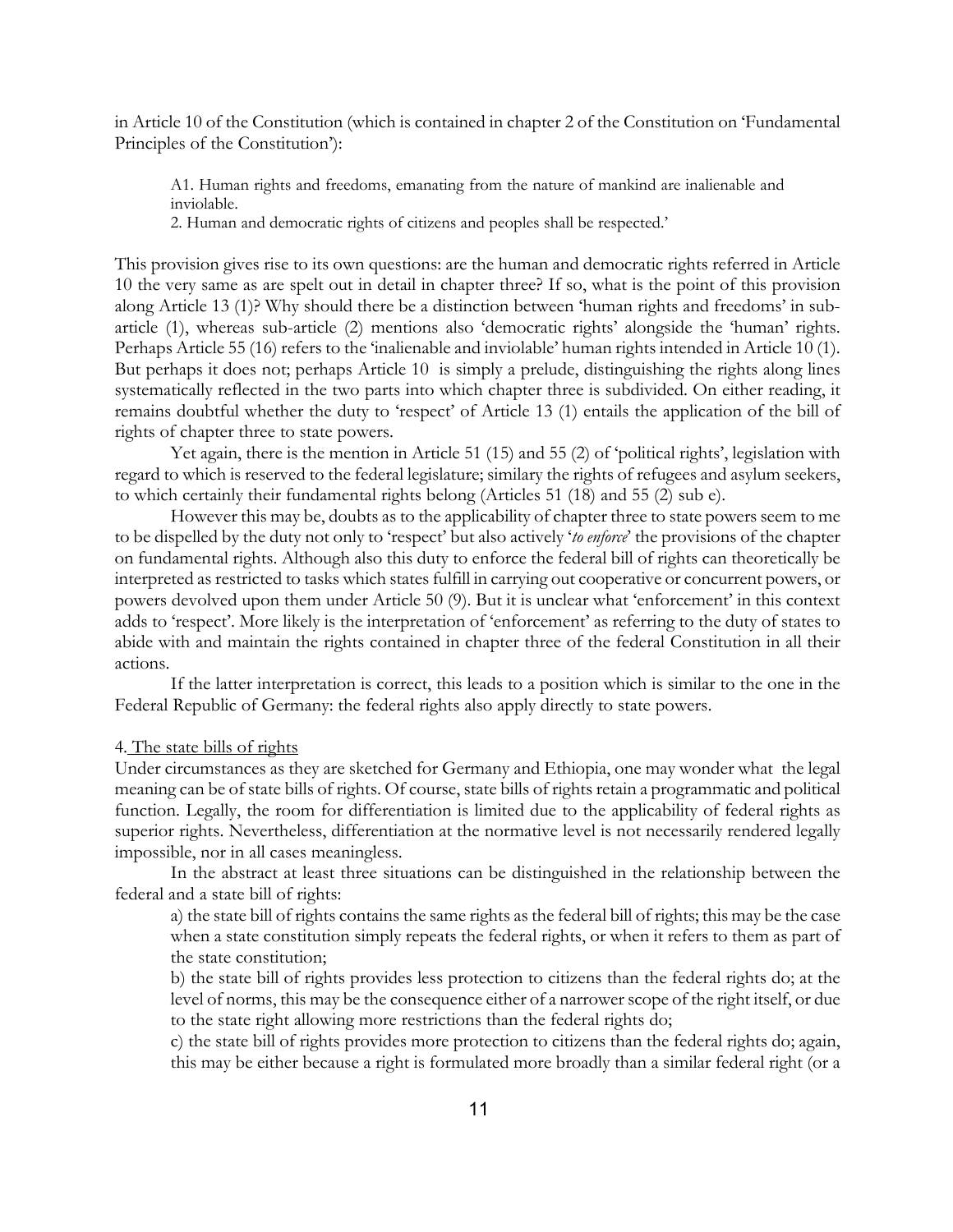state constitution may recognize a right as fundamental which is not a fundamental right under the federal constitution), or it allows authorities fewer possibilities for restricting the exercise of a right than the federal provisions do with regard to a similar federal right.

### *Situation a*

The situation under a) is the least problematic. There is no divergence from the federal bill of rights, so no conflict can ensue. Legally, the only practical consequence of the state bill of rights is that a state court - assuming that under state law it is competent to hear cases concerning the state constitution may be able to use it to adjudicate relevant behaviour.

#### *Situation b*

Situation b) is more complicated. Two lines of reasoning are possible, of which the first is the simplest: due to the supremacy of the federal constitution, the provisions of the state constitution which provide less protection are overruled by the federal provisions.<sup>9</sup> Here hierarchy is decisive. The state provisions cannot be applied, but instead the federal provisions apply - whether the state provisions are also legally void, may be left undecided.

A second approach is quite different. This second view is more pluralistic than hierarchical. It can be encountered in some of the German constitutional doctrine[.10](#page-11-1) It argues that the states have the power to determine for themselves which fundamental rights to include in their constitutions. This can be based on various grounds, such as the principle of subsidiarity or some other clue in the federal constitution[.11 B](#page-11-2)ut the best reason is based on the applicability of the federal fundamental rights to state action: all the more because of the applicability of the federal rights to state action in countries like Germany and Ethiopia, can there be little reason to forbid states to include only some, no or less fundamental rights in their state constitution.

Although on this second view, state rights may provide less protection than federal rights, this makes no difference to the citizen: the citizen can always claim the protection to be derived from the better federal standard.

#### *Situation c*

l

The state rights which give more protection to citizens than comparable federal rights do, can - if at all - only apply to matters within state competence. Otherwise these rights would constitute an obstacle to the effectiveness of federal laws and federal measures within states - which would be contrary to any

<span id="page-11-0"></span><sup>9</sup>In German literature this is the view taken by most authors, e.g.. Konrad Hesse, Grundzüge des Verfassungsrechts, Heidelberg 1991, p. 34; Ekkehart Stein, Staatsrecht, Tübingen 1991, p. 337; other authors are mentioned by Dreier, op.cit., p. 627, fn. 143.

<span id="page-11-2"></span><span id="page-11-1"></span><sup>10</sup>Very explicit Albert Bleckmann, Staatsrecht II - Die Grundrechte, 1989, 431-432; also Dreier, op.cit.p. 627.

<sup>11</sup>For Ethiopia, for instance, Article 52 (1) stipulates that all powers which are not given expressly to the Federal Government alone, or concurrently to the Federal Government and the States, are reserved to the States. Moreover, Article 50 (2), sub b, leaves it to the States to enact and execute the State constitution. This State constitution must - of course - be aimed at establishing a democratic order based on the rule of law and protecting and defending the federal Constitution, as Article 50 (2 sub a) provides. But it does not prescribe in this (or any other) respect what fundamental rights it is to include or not.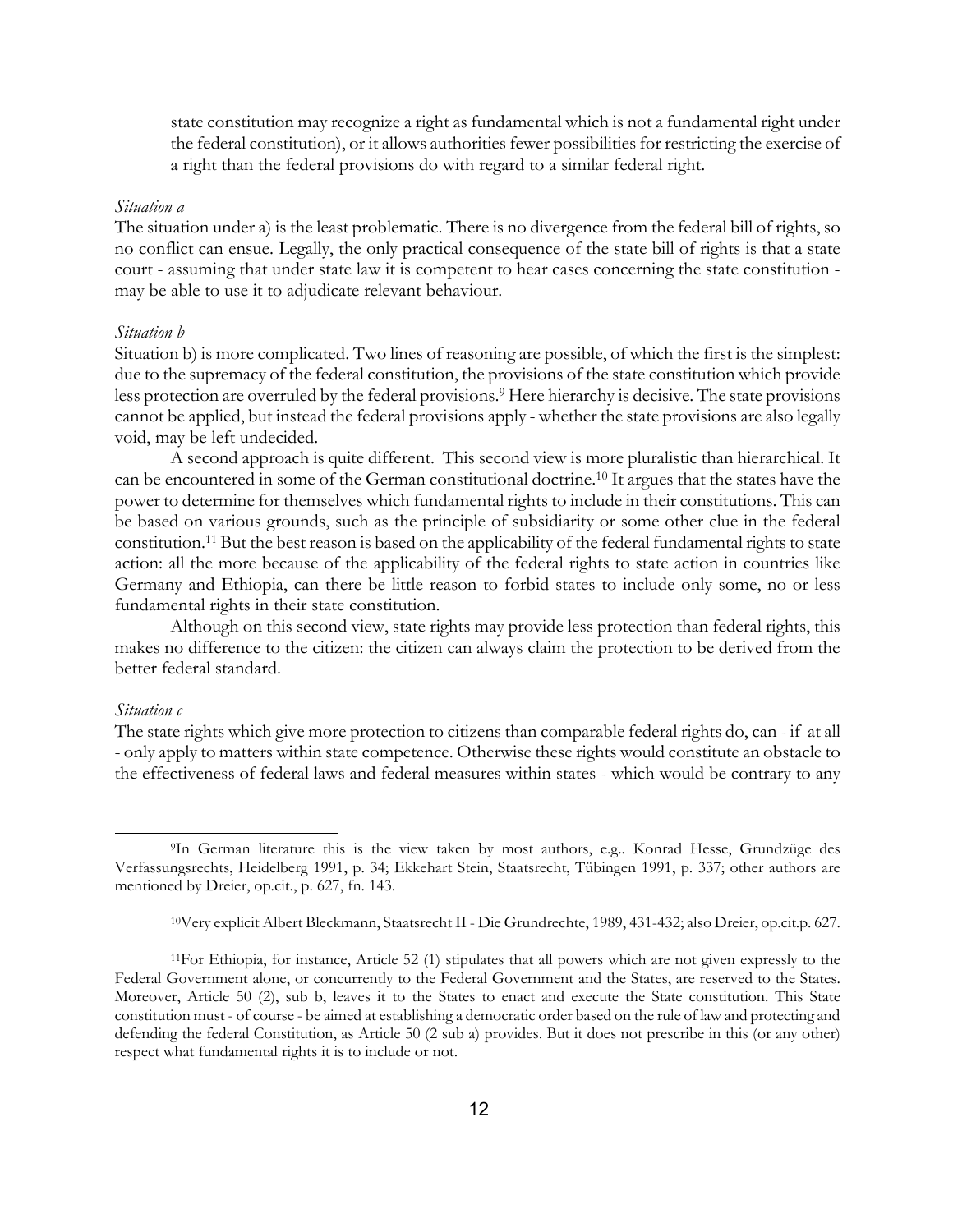federal constitution.[12](#page-12-0) In countries where the federal rights also apply to state affairs (e.g. Germany, Ethiopia), the federal rights are in such cases only a minimum standard over and above which a relevant state right can provide additional protection.

This in effect, means that if the better state standard applies, it in a sense 'overrules' the relevant federal right. This is the reason why it is theoretically possible to hold that this is contrary to the supremacy of the federal constitution over state law. In support of this view, the argument can be adduced that fundamental rights can be considered as containing in themselves a balancing of the rights of public authorities to act in the public interest and the rights of (individual or groups of) citizens. This argument, however, is not convincing. It would imply that the human rights standard defined at the federal level is absolute in the sense that it forbids a more favourable treatment of citizens at the state level. This does not make sense, because how could a federal norm force a state to refrain in practice from certain action which it considers detrimental to citizens? There is no good reason to think that a state cannot grant its citizens a protection against state action which is not provided in the federal bill of rights. The fact that in this way the human rights protection may differ from state to state, dependent on the various state bills of rights, is a consequence of the very concept of federalism which allows for various constitutional arrangements in the various states. Federalism implies the right of states to make their own balancing of their legitimate authority to act in the public interest against the rights and freedoms of citizens and lay this down in the form of their own bills of rights.

Sometimes a special difficulty has been raised in this context. It has been pointed out that under certain circumstances it is extremely difficult to say which of two fundamental rights standards provides better protection. The example put forward is usually that of a collision of the rights of one citizen with that of another citizen.[13](#page-12-1) In such cases the right of one party is balanced against that of the other party. The result is that the right which is more favourable to one citizen may be disadvantageous to that of another citizen.

This has always seemed to me to be a confused and misguided argument. Firstly, it cannot be used in the context of protection of citizens against governmental action, i.e. in purely 'vertical' relationships[.14](#page-12-2) But also when fundamental rights are supposed to be applicable in relations between citizens *inter se* (i.e. in 'horizontal' relationships) - as *prima facie* seems to be the case with the fundamental rights in the Ethiopian Constitution<sup>15</sup> - the argument is fallacious. The competence to balance the right of one citizen against that of another inherently presumes the power to restrict the right of a citizen in order to protect the rights of another. The competence of balancing a right of one citizen against

<span id="page-12-1"></span>13In the context of German constitutional law Dreier, 627-628, who partly relies on Böckenförde, fn. 148; in the context of the European Community fundamental rights standard versus that of Member States J.H. Weiler, Fundamental Rights and Fundamental Boundaries, in: *The European Union and Human Rights*, N. Neuwahl and A. Rosas eds., The Hague et alibi 1995, 55 ff..; in the context of Article 53 (formerly 60) ECHR, Alkema, The enigmatic nopretext clause: Article 60 of the European Convention on Human Rights. In: Essays on the Law of Treaties; a Collection of Essays in Honour of Bert Vierdag, Jan Klabbers and René Lefeber, The Hague, pp. 41-55.

<span id="page-12-0"></span>l

15Article 9 (2): All citizens, organs of state, political organizations, other associations and their officials have the duty to ensure the observance of the Constitution and to obey it.

<sup>12</sup>This is true also when in the framework of cooperative arrangements (executive federalism) the state bills of rights cannot stand in the way of governmental action by states which they are legally bound to carry out in a maaner which leaves them no discretion.

<span id="page-12-3"></span><span id="page-12-2"></span><sup>14</sup>This is granted by Dreier and Alkema, but not by Weiler.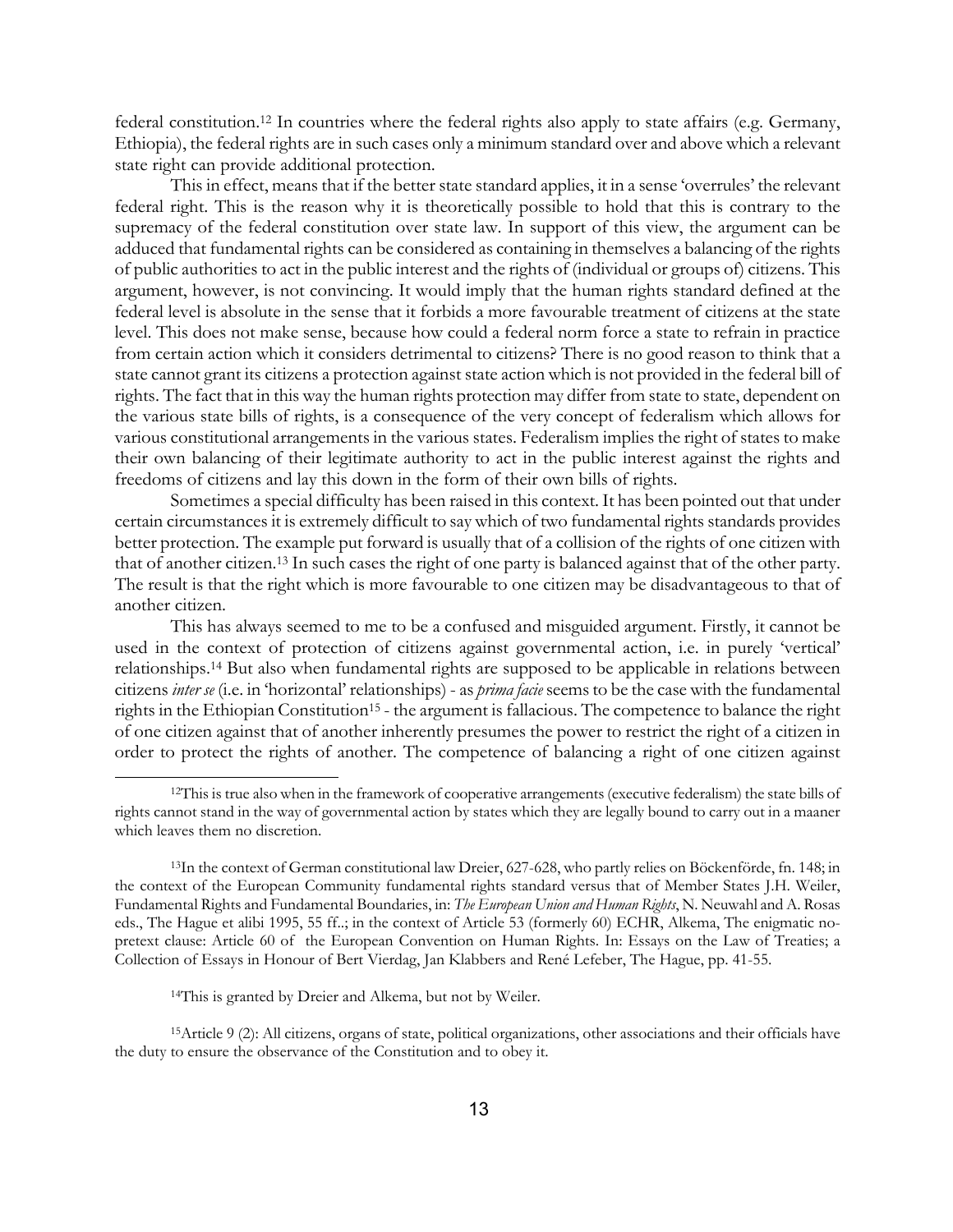another is therefore nothing else but a power to restrict a certain fundamental right of a citizen. There is no reason to consider this right legitimately to restrict a right in a 'horizontal' context, to be any different from the competence to restrict the exercise of a right in vertical (i.e. government-citizen) relationships. This being so, there is simply no reason to assume that on the normative level it is impossible to say that one right as formulated provides better protection than another. At the level of the result of applying a norm in actual fact, it is always so that in some cases the right acquires better protection under some circumstances than in others; here there is no difference between vertical or horizontal contexts in which fundamental rights are applied.

The conclusion must be that there is scope for diversity in human rights standards also in federal systems like the Ethiopian, in which federal rights apply also to state matters. States might have fewer or less protective rights contained in their constitutions, but this is not to the disadvantage of citizens, because these can rely on federal standards. Also, state bills of rights may well provide better protection than the federal bill of rights; there is room for such better protection when it concerns matters within the scope of state powers[.16](#page-13-0)

5. Differentiation in the protection of human rights in the application of federal rights

Does all this mean that human rights norms are uniform and apply uniformly, except in the case where matters are within the (discretionary) powers of a state and in that state there is a more protective human rights standard? The practice in various systems shows that this is not the case.

The paradigmatic case in the United States is Miller v. California.[17](#page-13-1) This case concerned the exclusion of obscenity from protection under the First Amendment, the question being what constitutes 'obscenity'. 'This is an area in which there are few eternal verities', Chief Justice Burger stated in the opinion delivered by him for the Court. According to the Court, one of the relevant criteria which a jury is to assess is whether "the average person, applying contemporary community standards" would find that the work, taken as a whole, appeals to the prurient interest. This had already been established in earlier case law. Miller v. California is interesting because it elaborates on the issue of 'contemporary community standards'. It also places it in the framework of federalism.

AUnder a National Constitution, fundamental First Amendment limitations on the powers of the States do not vary from community to community, but this does not mean that there are, or should or can be, fixed, uniform national standards of precisely what appeals to the "prurient interest" or is "patently offensive." These are essentially questions of fact, and our Nation is simply too big and too diverse for this Court to reasonably expect that such standards could be articulated for all 50 States in a single formulation, even assuming the prerequisite consensus exists. When triers of fact are asked to decide whether "the average person, applying contemporary community standards" would consider certain materials "prurient," it would be unrealistic to require that the answer be based on some abstract formulation. The adversary system, with lay jurors as the usual ultimate fact finders in criminal prosecutions, has historically permitted triers of fact to draw on the standards of their community, guided always by limiting instructions on the law. To require a State to structure obscenity proceedings around evidence of a national "community standard" would be an exercise in futility. [...] It is neither realistic nor

<span id="page-13-0"></span><sup>16</sup>But see footnote 12.

<span id="page-13-1"></span><sup>17413</sup> U.S. 15.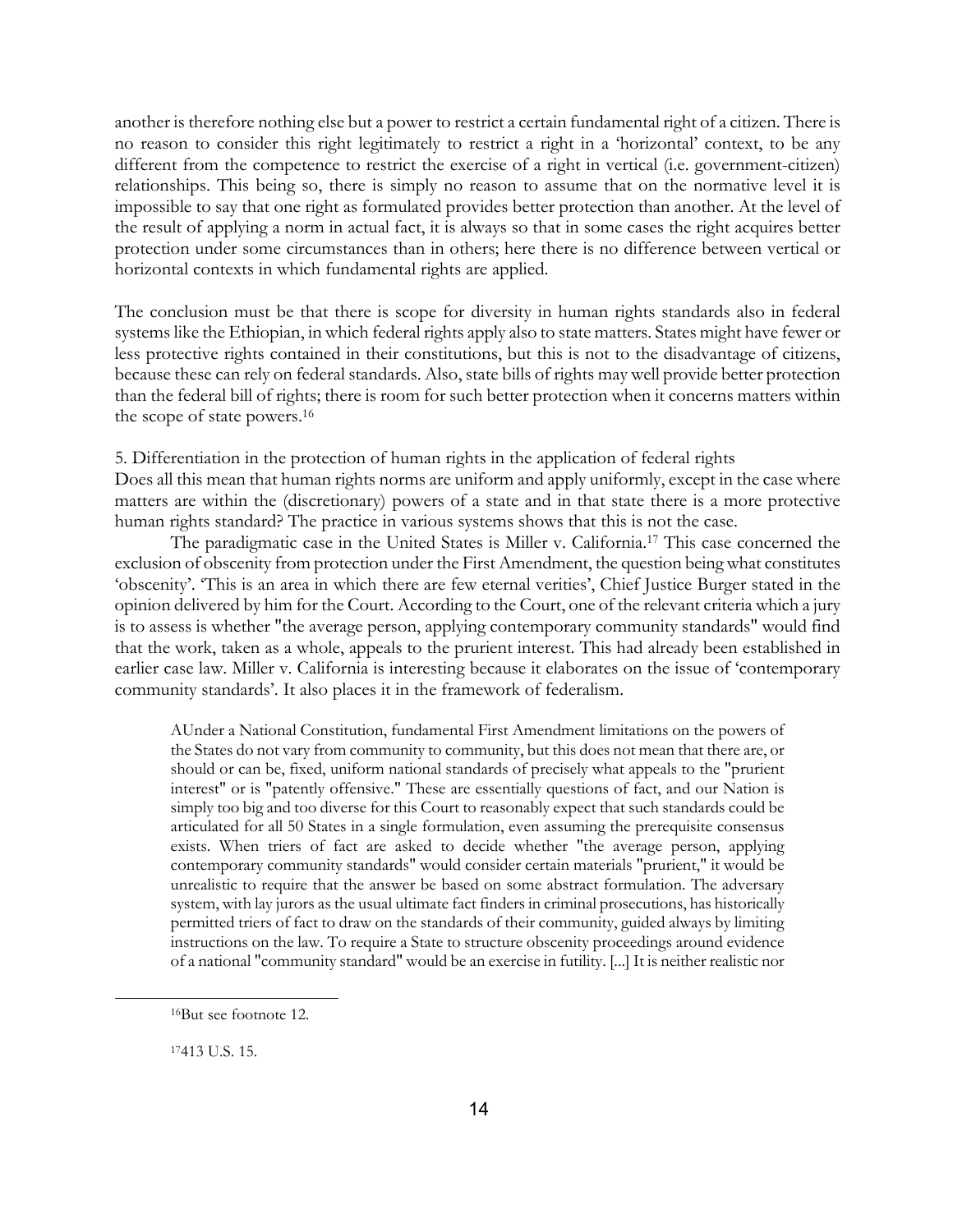constitutionally sound to read the First Amendment as requiring that the people of Maine or Mississippi accept public depiction of conduct found tolerable in Las Vegas, or New York City.[...] People in different States vary in their tastes and attitudes, and this diversity is not to be strangled by the absolutism of imposed uniformity.'

The other legal system in which a similar diversity is allowed, is that of the European Convention on Human Rights. The international supervisory European Court of Human Rights has allowed to states party to the Convention a 'margin of appreciation' in deciding the necessity of restricting the exercise of certain rights under the Convention[.18](#page-14-0) Whereas this Court on the one hand is firm that the freedom of expression also applies to expressions 'that offend, shock and disturb the state or any section of the population'[,19](#page-14-1) and allows few or no restrictions on this ground as far as expressions are concerned which might somehow or other be considered 'political', it does allow a wider margin of appreciation when it concerns restrictions for 'the protection of morals' (although for 'political speech' concerning morals there is again no wide margin of appreciation<sup>20</sup>). The reasons for allowing a margin of appreciation is the absence of a 'European' consensus in the relevant matters and the distance of the European Court from local circumstances.

'[P]erceptions as to what would be an appropriate response by society to speech which does not or is not claimed to enjoy the protection of Article 10 of the Convention may differ greatly from one Contracting State to another. The competent national authorities are better placed than the European Court to assess the matter and should therefore enjoy a wide margin of appreciation in this respect.['21](#page-14-3)

The approach of the Supreme Court and the European Court of Human Rights leaves scope for normative diversity: regionally or locally the applicable norms may differ. However, it should be clear that in both instances the diversity resides not merely in the abstract norm. Nevertheless, the importance of their approach is that it is neither merely a matter of sheer factual application, different cases having different results. The approach is somewhere halfway between the abstract norm and its application to the facts and circumstances of concrete cases; neither merely a difference resulting from the difference in facts, nor a difference in the applicable fundamental right.

### **B. Judicial Powers**

l

We have already touched on the possibilities of courts to apply various human rights standards in passing. In this section we briefly focus our attention on a number of select questions of judicial review involved in the adjudication of various human rights claims. Main questions concerning federal and state (constitutional) courts' power to adjudicate allegations of human rights infringements are the

20For instance, *Open Door and Dublin Well Woman v. Ireland*, ECrtHR A 246 (1992), which concerned providing information to women on the availability to obtain abortions which are illegal in Ireland, legally abroad.

<span id="page-14-3"></span>21This is the recurrent formulation as it occurs in many judgments, e.g. *Tolstoy Miloslavsky v. the United Kingdom*, ECrtHR 13 July 1995, para. 48.

<sup>18</sup>This necessity criterion is contained in Articles 8 to 11, which concern the rights to private and family life, freedom of thought, conscience and religion, freedom of expression, and of assembly and association.

<span id="page-14-2"></span><span id="page-14-1"></span><span id="page-14-0"></span><sup>19</sup>*Handyside v. United Kingdom*, EcrtHR A 24 (1976), para. 49.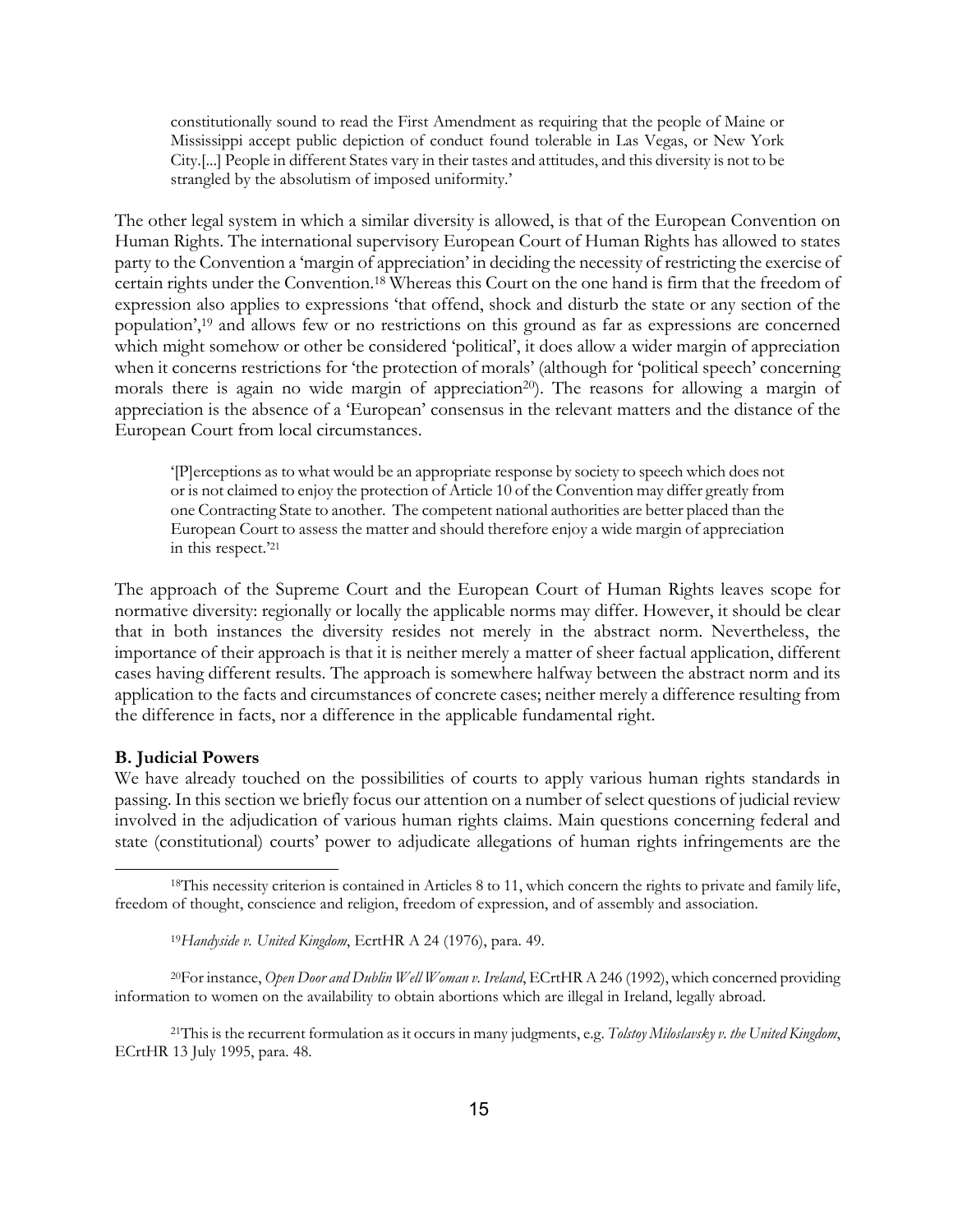following: what are their respective powers with regard to a) infringement of federal bill of rights, b) infringements of state bills of rights; can a citizen seize a competent federal court for alleged infringement of federal rights by state authorities; are state courts bound by the interpretation of a federal court of highest instance?

### 1. Federal jurisdiction: the House of Federation and the Council of Constitutional Inquiry

These questions have special importance in Ethiopia in view of the fact that constitutional adjudication has (at least in part) been reserved to the House of Federation upon investigation and submission of relevant recommendations by the Council of Constitutional Inquiry. The matter of the extent to which constitutional adjudication is reserved to these bodies, is of importance for the scope left to federal and state courts for protecting fundamental rights. The main problem as to the House of Federation's and the Council of Constitutional Inquiry's competence is created by the wording of Articles 83 (1), 84 (1 and 2) and 62 (1) and concerns the extent to which these bodies have the exclusive power to decide constitutional issues.

Whereas the English wording of Article 83 (1) provides that 'all' constitutional disputes shall be decided by the House of Federation, the authoritative Amharic version leaves out 'all'.<sup>22</sup> Article 84 (1) is also in the English version unspecific and speaks only of the power of the Council of Constitutional Inquiry 'to investigate constitutional disputes'. Article 62 (1) states broadly that the House of Federation 'has the power to interpret the Constitution'. Taken literally, this would seem obvious, given that Article 9 (2) states that '[a]ll citizens, organs of state, political organizations, other associations and their officials have the duty to ensure the observance of the Constitution and to obey it.'

Although the observance of the Constitution may in many cases not require 'interpretation', in many other cases it will indeed; and it is hard conceive that public organs and their officials can observe and obey the Constitution if they are not allowed to interpret it at all. As Article 62 (1) will not be intended to state the obvious, it is probably intended to mean that the House of Federation has the power to interpret the Constitution *authoritatively*, that is to say: it is the ultimate interpreter and its interpretations will be decisive and binding. This does not outrule every and any powers of interpretation of the Constitution by others.

The wording of Article 84 (2), then, seems to be more conclusive as to the issues which should be decided by the Council of Constitutional Inquiry and House of Federation:

Where *any Federal or State law is contested* as being unconstitutional and such a dispute is submitted to it by any court or interested party, the Council shall consider the matter and submit it to the House of the Federation for a final decision.

This provision suggests a much more limited exclusive jurisdiction of the Council and the House of Federation: only the power to give an authoritative interpretation of the Constitution with a view to establishing the (in-)constitutionality of federal and state legislation is reserved to the Council and House of Federation. This limited jurisdiction, we take to be the correct interpretation of the relevant provisions of the Constitution. An argument in support of this reading of Article 84 (2) - apart from Article 9 (2), quoted above - is found when we read this provision in conjunction with Article 79 (1)

AJudicial powers, both at Federal and State levels, are vested in the courts.'

.

<span id="page-15-0"></span><sup>22</sup>I owe this knowledge to my colleagues of the Law Faculty of the Ethiopian Civil Service College.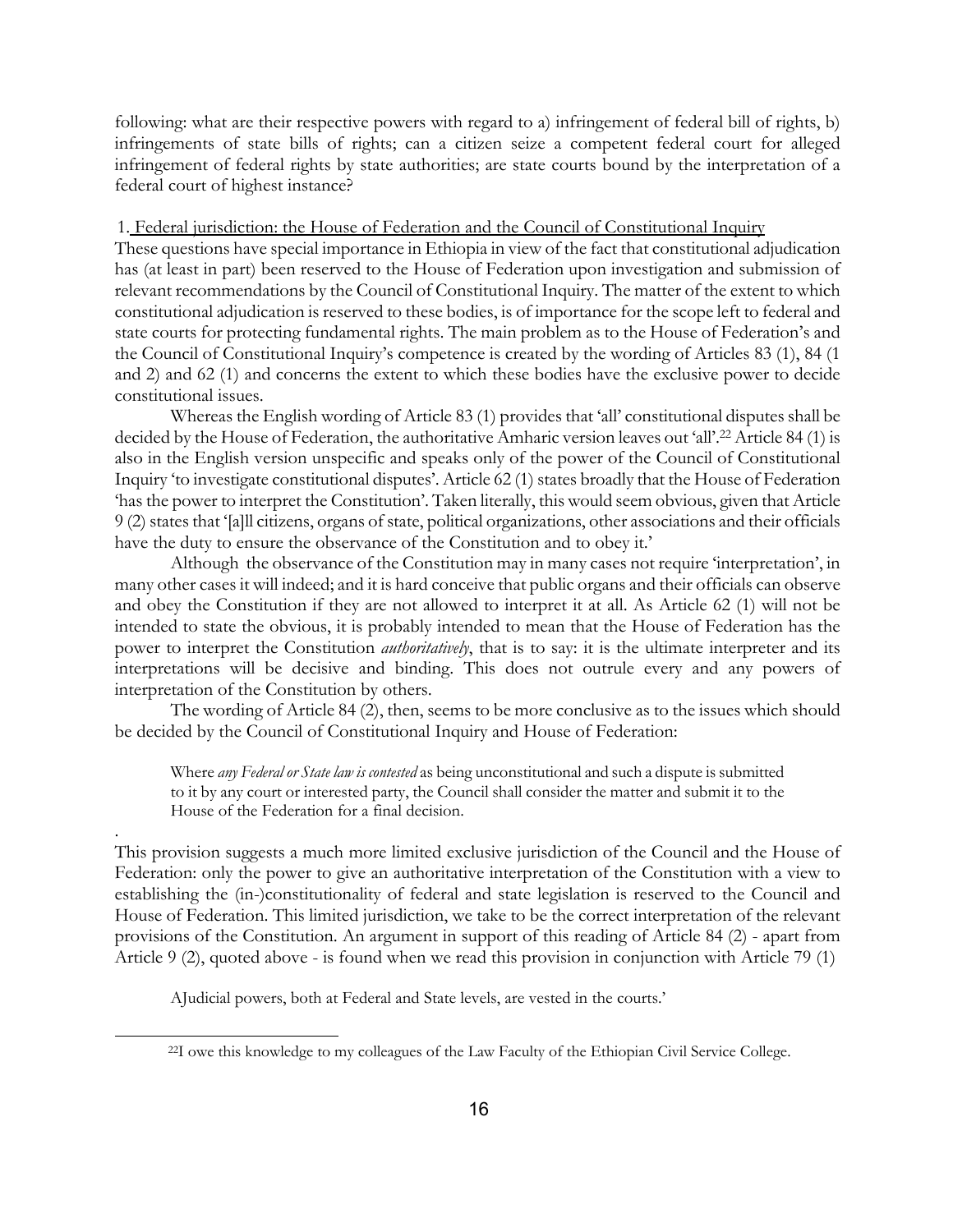The authoritative Amharic text of the Constitution again sheds light on this provision, in as much as it suggests that judicial powers are 'solely' vested in courts.<sup>23</sup> Although such a general provision much necessarily be viewed within the whole and in the context of the various special provisions of the Constitution, it at least implies that exceptions to the powers of the judiciary are to be constructed restrictively.

This restrictive interpretation of the exclusive power of the Council of Constitutional Inquiry and House of Federation also means that courts should be assumed to have the power to apply the Constitution whenever the meaning of the Constitution is beyond doubt and does not require 'interpretation'. This may be because of the obviousness of the case,<sup>24</sup> or because the matter has been settled previously by the Council of Constitutional Inquiry and House of Federation. In such cases there is not really a constitutional 'dispute', in the sense of a dispute on the meaning of the Constitution; it is merely a matter of applying the clear provisions of the Constitution to the cases at hand. What courts do in such cases is what the Constitution enjoins them to do in Article 13: to respect and enforce the federal bill of rights. Recourse to the Council of Constitutional Inquiry and House of Federation is then unnecessary, both in law and in fact.

Whatever uncertainty might theoretically be left concerning the powers of normal courts to interpret the Constitution and to decide constitutional issues (and I do not think there is much doubt), as to the interpretation of human rights contained in the federal Constitution, the correctness of the conclusion that not only the House of Federation and the Council of Constitution Inquiry competent, is confirmed beyond doubt by Article 13 (1):

A*All* Federal and State legislative, executive and *judicial organs at all levels* shall have the responsibility and duty *to respect and enforce* the provisions of this Chapter.'

<span id="page-16-0"></span><sup>23</sup>See also the manner in which Fasil Nahum, Constitution for a Nation of Nations, Asmara 1997, p. 101, quotes this provision. He does so in quotation marks. However, he does so in the context of the *ius de non evocando* contained in Article 78 (4).

<span id="page-16-1"></span><sup>24</sup>For instance according to the 1930 Ethiopian Nationality Law, as amended in 1933, which as far as I know is still valid, seems to provide that an Ethiopian woman looses her nationality upon marriage to a foreigner. This is in flagrant conflict with Articl 33 (1) of the Constitution: AMarriage to a foreigner cannot annul the nationality of the Ethiopian national, irrespective of sex.' Similarly, numerous provisions in the old civil code concerning the inequality of the woman as compared to her husband, and where a solution of this inequality in the light of the Constitution does not require a policy choice to be made by the courts (this should be left to the legislature - such is also the case of the conflict of the Rural Land Proclamation 31/75, assigning land according to the criterion of being head of the family the exceptions to which are so restrictive as to come into conflict with Article 35 (7) of the Constitutions - in which case a non-discriminatory solution could take various forms).

The cases mentioned do not require interpretation and are not liable to give rise to a conflict over the meaning of the Constitution, and is therefore to my opinion a matter that can be dealt with by courts. By the way, such flagrant violations of constitutional provisions by law antedating the Constitution, are an exception to the principle that new provisions of the Constitution cannot be taken into account by an earlier legislature, so that legislation which is in conflict with a new provision of the Constitution must remain in effect until it is amended or withdrawn. See also Article 122 of the 1955 Constitution which specifically declared Afuture' legislation etc. which conflicts with the Constitution null and void; compare High Court 1964, *H.E. Lij Araya Abebe v. The Imperial Board of Telecommunications of Ethiopia*, 2 Jorunal of Ethiopian Law 303 (1965); and James C.N. Paul and Christopher Clapham, Ethiopian Constitutional Development, Vol. 1, pp. 414-416.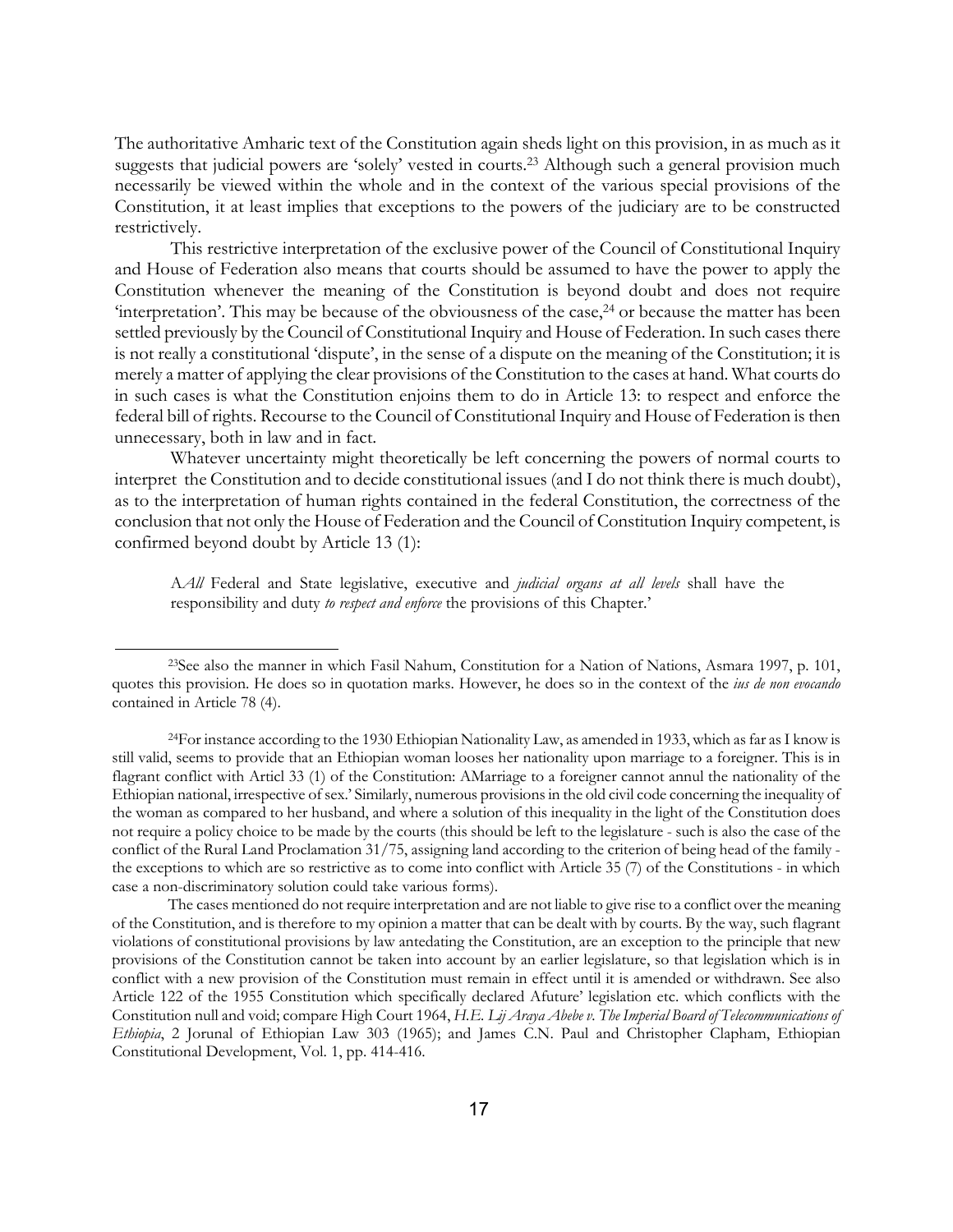<span id="page-17-2"></span>The interpretation that also normal courts can review federal human rights claims is shared in a statement by the spokesperson of the present government, which contains the following statement:

A[T]he Judiciary in Ethiopia constitutes a constitutional organ which acts as a countervailing power to the Executive and the Legislature. The court is playing an important role in keeping a responsible system of government in proper working order and protecting the rights of the people.

#### PROTECTION OF RIGHTS AND FREEDOMS

<span id="page-17-0"></span>l

Article 13 to 42 of the Constitution of the Federal Democratic Republic of Ethiopia pertain to fundamental rights. The fundamental rights have been grouped under several headings. The Constitution guarantees rights and freedom, inter alia equality before the law, equal protection of laws, freedom of speech and expression, freedom of religion, belief and opinion, freedom of assembly and association, freedom of person, freedom against jeopardy and ex post facto laws, the right to property.

*In this regard, the Judiciary have the power and duty to ensure effective and speedy enforcement of the rights of individuals. To ensure the fundamental rights effectively and speedily* the courts in Ethiopia have yet to develop full capacity. [...] Given the independence of the Judiciary, which is enshrined in the Constitution, the unreserved efforts to fully build the capacity of the Judiciary and the commitment, sincerity and good intention of those on the bench, individuals surely have remedies in the case of infringement of their rights.['25](#page-17-0)

2. The human rights issues decided by the Council of Constitutional Inquiry and House of Federation The Council of Constitutional Inquiry can investigate the constitutionality of federal and state laws when any court or interested party has referred the matter to it (Article 84 (2)). This covers federal or state legislation which is disputed for its alleged infringement of the federal bill of rights. Usually, this issue will be raised incidentally, in the sense that it is not the fact of passing the relevant legislation which gives rise to the dispute, but some application of it, which is either brought before any court, or without there being a court case, affects an 'interested party' - which will typically be a citizen who claims that his fundamental rights have been infringed upon by some public authority (or by another citizen or (official of an) association in the sense of Article 9 (2)).[26](#page-17-1) It is unclear to what extent an 'interested party' must have exhausted available normal judicial proceedings, or can immediately seize the Council of Constitutional Inquiry as soon as the dispute arises out of court. The phrase 'any court' suggests that any court can at any stage stay the proceedings and refer the matter to the Council of Constitutional Inquiry[.27](#page-17-2)

<span id="page-17-1"></span>26This does not prevent preventative review of legislation (bills) *ex ante* by the House of Federation and Council of Constitutional Inquiry. I submit this is possible under the Constitution and Article 7 sub a of the Rules of Procedure of the Council of Constitutional Inquiry; see also footnote 30.

<sup>25</sup>Background Information. FDRE Office of the Government Spokesperson 30/12/98; source Internet site http://www.ethiospokes.net/backgrnd/.

<sup>27</sup>Comparable arrangements exist in Germany under Article 100 of the Constitution: A(1) Where a court considers that a statute on whose validity the court's decision depends is unconstitutional, the proceedings have to be stayed, and a decision has to be obtained from the State court with jurisdiction over constitutional disputes where the constitution of a State is held to be violated, or from the Federal Constitutional Court where this Constitution is held to be violated. This also applies where this Constitution is held to be violated by State law or where a State statute is held to be incompatible with a federal statute'; and in the European Community under Article 234 (formerly 177) EC Treaty: AThe Court of Justice shall have jurisdiction to give preliminary rulings concerning: (a) the interpretation of this Treaty; (b) the validity and interpretation of acts of the institutions of the Community and of the ECB; (c) the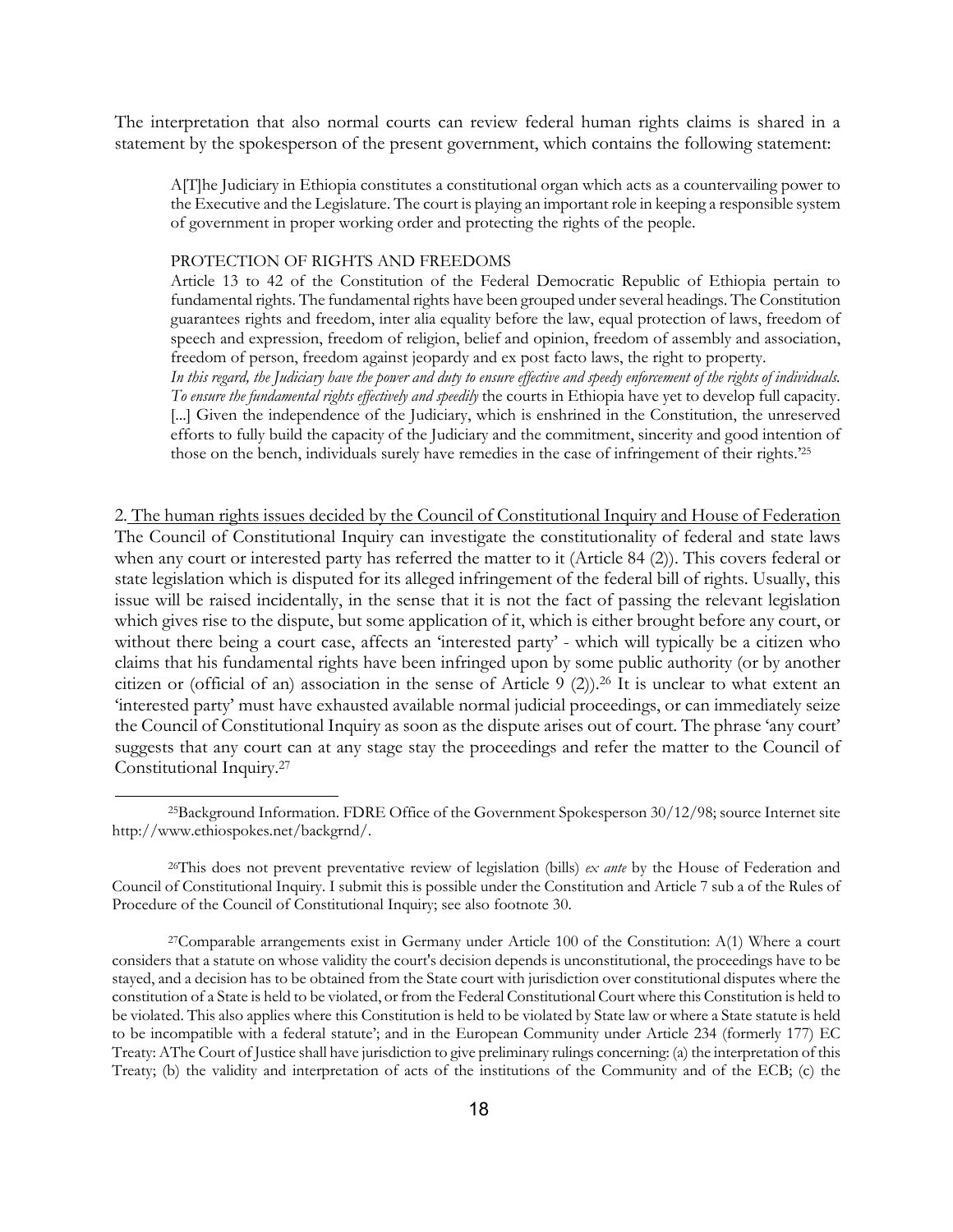Outside the constitutionality of legislation, there is the possibility of (discretionary) executive action infringing the federal fundamental rights of citizens which does not involve the constitutionality of legislation on which such action is based. Many actions can be thought of, e.g. in the sphere of the investigation or prosecution of (suspected) criminal behaviour. It is unclear whether citizens can bring such cases directly to the Council of Constitutional Inquiry or the House of Federation under Article 84 (1).

The question arises what the exclusive power of the Council of Constitutional Inquiry and House of Federation to rule on the constitutionality of *legislation* means for the competence of these institutions to decide the constitutionality of *executive* action.

Theoretically, the construction of the powers under Articles 83, 84 and 62 (1) as relating to the exclusive power to review the constitutionality of legislation might imply that the Council of Constitutional Inquiry and House of Federation have no competence to review the constitutionality of action which is not of a legislative nature; 'exclusive' meaning not merely that no other institution can review laws, but the Council of Constitutional Inquiry and House of Federation may only review laws but not executive action.

This, I submit, is an unlikely interpretation. The construction which I propose, and which follows from what was said in the previous section, is that the broadly described power to 'interpret' the constitution[,28](#page-18-0) respectively to investigate 'issues of constitutional interpretation'[29](#page-18-1) and investigate or decide 'constitutional disputes'[30 i](#page-18-2)s vested in Council of Constitutional Inquiry and House of Federation in a non-exclusive manner as far as executive action is concerned, whereas the power respectively to investigate and decide on the disputes concerning the constitutionality of legislation has been vested exclusively in these institutions. That is to say: courts can interpret the Constitution and decide issues of constitutionality, but not disputes concerning the constitutionality of legislation.

The reason for saying that the competence of the House of Federation and Council of Constitutional Inquiry is not limited to reviewing the constitutionality of legislation, is that the Constitution explicitly charges the House of Federation with the task of deciding some constitutional disputes which are unlikely to be brought in normal courts. Thus the House of Federation is to 'decide on issues relating to the rights of Nations, Nationalities and Peoples to self-determination, including the right to secession' (Article 62 (3)), '[i]t shall strive to find solutions to disputes or misunderstandings that may arise between States' (Article 62 (6)), '[i]t shall order Federal intervention if any State, in violation of this Constitution, endangers the constitutional order' (Article 62 (9)). These functions are of crucial constitutional importance in a federation and can be considered to involve essentially issues of constitutional arbitration involving the interpretation of the Constitution and the decision og constitutional disputes. To the extent that such tasks of the House of Federation involve constitutional interpretation, the House will have to seize the Council of Constitutional Inquiry, which will investigate

<span id="page-18-0"></span>28Article 62 (1).

l

<span id="page-18-1"></span>29Article 84 (3).

<span id="page-18-2"></span>30Article 83 (1), 84 (1).

interpretation of the statutes of bodies established by an act of the Council, where those statutes so provide. Where such a question is raised before any court or tribunal of a Member State, that court or tribunal may, if it considers that a decision on the question is necessary to enable it to give judgment, request the Court of Justice to give a ruling thereon.'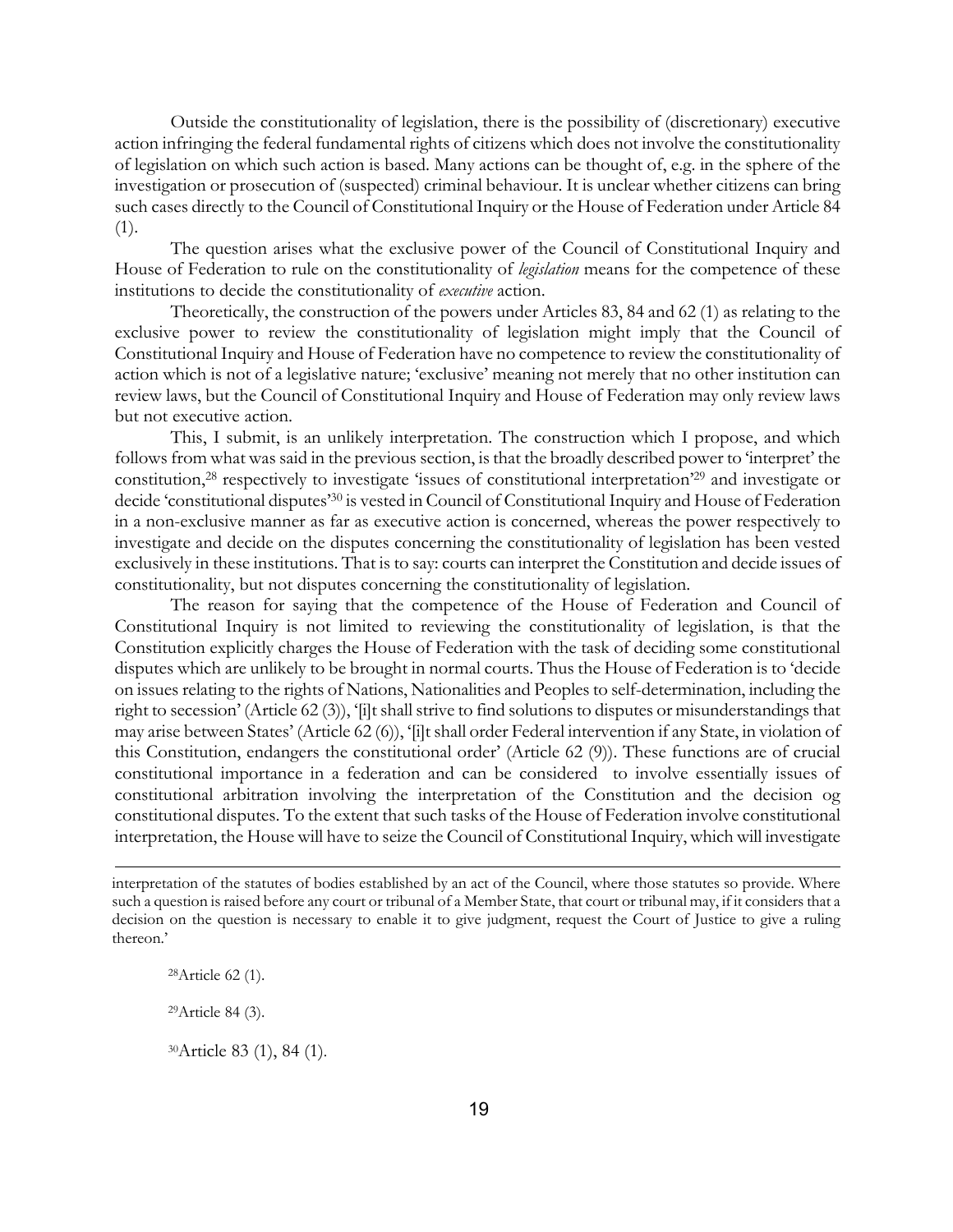the constitutional issues involved and make recommendations to the House of Federation. This is not self-evident from the text of the Constitution, but follows from Article 7 sub a of the Rules of Procedure of the Council of Constitutional Inquiry.<sup>[31](#page-19-0)</sup>

The upshot of all this is that, by implication, a human rights complaint based on chapter three of the Constitution concerning executive action can be heard and decided by the House of Federation upon investigation. If interested parties can direct themselves in such cases to the Council of Constitutional Inquiry, this provides another form of possible redress apart from that provided by courts. In cases which have been brought to court, there are several possibilities. Either it might be so that also in these cases courts may optionally refer the case to the Council of Constitutional Inquiry. Or otherwise it means that the House of Federation and Council of Constitutional Inquiry function factually as an appeal instance with regard to court judgments on non-legislative acts allegedly infringing federal human rights provisions. This constitutes an exception to the rule of Article 80 (1) which provides that '[t]he Federal Supreme Court shall have the highest and final judicial power over Federal matters' - just as the whole arrangement on issues concerning the federal Constitution which are within the power of the Council of Constitutional Inquiry and House of Federation is an exception to this rule.

3. Competence of federal courts and state courts with regard to claims under the federal bill of rights The powers of federal courts with regard to the federal human rights are easy to describe.These courts are competent with regard to non-legislative acts of federal authorities and others who are bound to observe the federal Constitution (see Article 9 (2)).

As we concluded in a previous section, the federal bill of rights also applies to state authorities. However, it is not absolutely clear whether the mere claim that a right under the federal constitution is concerned, means that the matter is a 'federal matter' which makes federal courts competent. Should federal courts be able to hear cases concerning state authorities' alleged infringement of federal rights; and if so, does this exclude the power of state courts?

Apart from the issue regarding the court which is to hear the case in first instance, the further question arises which court is the court of highest instance. If a complaint of infringement of a federal human right is a federal matter, a Federal Court of First Instance is competent (in the absence of a separate federal court, the State High Court shall act as Federal Court of First Instance, Article 80 (4)); if such a complaint is a state matter, the state court normally competent to hear the case is competent. As to the court of highest instance: if the complaint of infringement of a federal human right is a federal matter, '[t]he Federal Supreme Court shall have the highest and final judicial power over Federal matters' - without prejudice to recourse to the Council of Constitutional Inquiry and the House of Federation as described in the previous section of this paper. If the complaint of infringement of federal rights by a state authority is a state matter, '[t]he State Supreme Court shall have the highest and final judicial power' (Article 80 (2)). In state matters, nevertheless, the Federal Supreme Court has the constitutional authority to review in cassation any 'basic error of law' of any court (Article 80 (3 sub a)) even that of a State Supreme Court.<sup>32</sup> Such cases of 'basic error of law' do not only concern fundamental issues of civil or criminal law, but in the words of Fasil Nahum 'such authority is to ensure

<span id="page-19-0"></span><sup>&</sup>lt;sup>31</sup>This provides that a petition for constitutional interpretation may be submitted to the Council of Constitutional Inquiry by the House of Federation. This provision makes sense if it refers to cases relating to other functions than the ones brought to it by courts or interested parties. I owe this information on the Rules of Procedure of the House of Federation to my colleague Assefa Fiseha.

<span id="page-19-1"></span><sup>32</sup>Fasil Nahum, Constitution for a Nation of Nations, Asmara 1997, p. 101.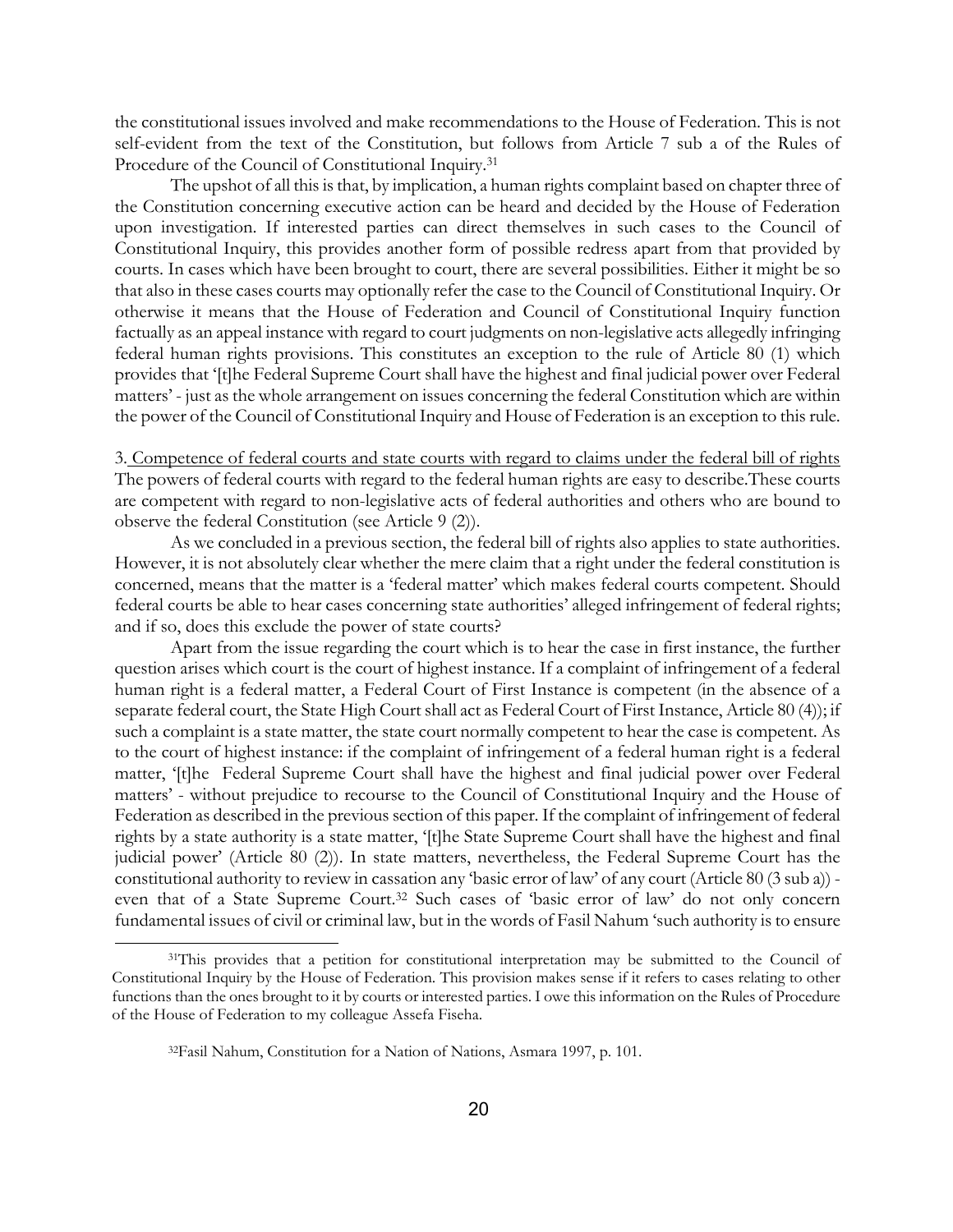the protection of the constitution and the whole legal regime it unfolds for safeguarding fundamental rights and freedoms'.[33](#page-20-0) Again, this is without prejudice to recourse to the Council of Constitutional Inquiry and House of Federation as described. This may mean that when a federal human right is allegedly infringed by a state authority, the case may have to be considered by no less than five institutions: the state court of first instance, the state high court in appeal or the state supreme court as the case may be, (exceptionally) the federal supreme court in cassation, the Council of Constitutional Inquiry, and finally the House of Federation. Of course this is a worst case scenario, but it is not excluded.

### 4. Competence to deal with claims under state bills of rights

In federal states, state courts can decide on alleged infringements of any state bills of rights there may be, if they have any competence at all to decide state constitutional issues. Clearly, federal courts - and for that matter institutions such as the Council of Constitutional Inquiry and House of Federation - are not competent to apply state bills of rights, although they might derive arguments for the interpretation of federal law and the federal constitution from provisions in state constitutions, including state bills of rights[.34](#page-20-1) I must immediately hasten to point out that the regional state constitutions of Ethiopia have emulated  $\equiv$  federal Constitution in reserving the right to adjudicate constitutional disputes by the regional council. The regional state constitutions which I have studied all do so in literally the same manner as the federal Constitution. This means that everything we said above on the scope of this restriction applies also to the regional state constitutions: state courts are able to apply and enforce the state bills of rights except when it concerns the constitutionality of state legislation..

When a state bill of rights is identical on relevant points with the federal constitution, few further problems arise. The main question that can arise is whether state courts are then bound by the interpretations given by federal courts and institutions of the identical federal human rights provisions. This question is difficult to answer. Strictly speaking there is no reason why they should be so bound. The whole point of a state constitution in a federal system is that it has a value of its own. From this point of view there is no reason to suppose that a *federal* interpretation of a *federal* provision can bind *state* courts in interpreting *state* provisions. On the other hand, there are certain provisions in a federal constitution which can be considered so fundamental that they are also held to apply to state matters: state law as interpreted and applied by state courts must be 'homogenous' (as the Germans put it) with certain fundamental principles of the Constitution. This type of reasoning might lead one to conclude that very fundamental issues concerning identical human rights provisions may be made to depend on an authoritative federal interpretation. This, I submit, could only be the case in exceptional circumstances[.35](#page-20-2)

When a state bill of rights provides less protection than a federal bill of rights, the reliance on state bills of rights does not change the competence of courts; however, the federal bill of rights may more likely be invoked in such cases. The latter has been dealt with in the previous section of this paper.

<span id="page-20-0"></span><sup>33</sup>Ibidem, p. 102.

<span id="page-20-2"></span><span id="page-20-1"></span><sup>34</sup>The German Federal Constitutional Court has done so several times.

<sup>35</sup>Compare Article 100 (3) of the German Constitution, although this refers to an interpretation of the *federal* constitution: AWhere the constitutional court of a State, in interpreting this Constitution, intends to deviate from a decision of the Federal Constitutional Court or of the constitutional court of another State, it obtains a decision from the Federal Constitutional Court.'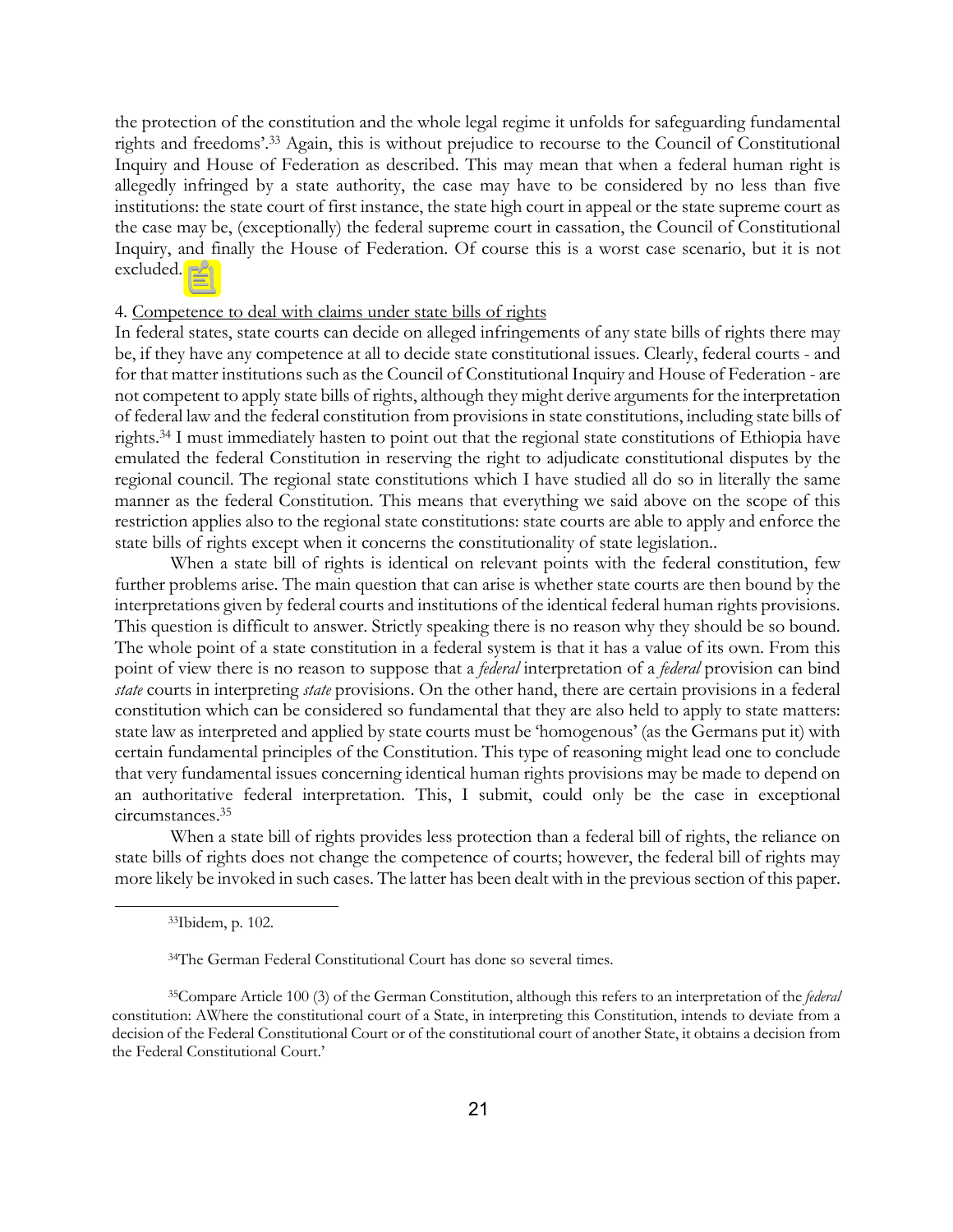Problems of matters shifting from the competence of one court to another in systems with a double judiciary - federal and state - is somewhat alleviated in case of state courts fulfilling the function of federal courts as under Article 80 (4 and 5) of the FDRE Constitution, but as we saw in the previous section not entirely solved.

When a state bill of rights provides better protection than the federal fundamental rights do, the matter remains entirely within the scope of state powers, as described in section I.A.4 above. Again, federal institutions (courts or otherwise) do not have the power to interpret state constitutions. This is only different when a state constitution infringes the federal constitution. As pointed out above, this is not too easily to be assumed in federal systems when states wish to grant more protection to citizen would it be too easily assumed, this might imperil of the federal nature of the system, which inherently presumes diversity which may even extend to the protection of human rights.

## **II. International Human Rights Instruments and National Law**

#### **A. Hierarchy of Norms**

<span id="page-21-0"></span>l

The protection of human rights has in the present-day era been greatly fostered by the fact that since World War II is has become a major issue on the agenda in international relations. The United Nations Assembly's Universal Declaration of Human Rights of 1948 has been a catalyst. It has served as an example for many, if not most, bills of rights in national constitutions. The most important landmarks are the UN Covenants on Economic, Social and Cultural Rights,<sup>36</sup> and on Civil and Political Rights<sup>37</sup> of 1966, the latter with its Optional Protocol concerning the right for individuals to file complaints to the Human Rights Committee,<sup>38</sup> and a Second Protocol on the Abolition of the Death Penalty,<sup>39</sup> the International Convention on the Elimination of all Forms of Racial Discrimination (CERD),<sup>40</sup> the Convention Against Torture and Other Cruel, Inhuman or Degrading Treatment or Punishment, [41 t](#page-21-5)he Convention on the Political Rights of Women,<sup>42</sup> the Convention on the Elimination of All Forms of

<span id="page-21-1"></span>37U.N.T.S. No. 14668, vol 999 (1976), p. 171; Ethiopia acceded on 11 June 1993.Ethiopia's initial report was due 10 September 1994; its second report on 10 September 1999.

<span id="page-21-2"></span>38U.N.T.S. No. 14668, vol 999 (1976), p. 302, entered into force on 3 January 1976; Ethiopia has not acceded to this Protocol.

39G.A. res. 44/128, annex, 44 U.N. GAOR Supp. (No. 49) at 207, U.N. Doc. A/44/49 (1989), entered into force July 11, 1991; Ethiopia is not a party.

<span id="page-21-5"></span><span id="page-21-4"></span><span id="page-21-3"></span>407 March 1966; 60 UNTS 195; Ethiopia acceded on 23 June 1976.

41UN General Assembly RES 39/46, Annex); Ethiopia acceded on 14 March 1994; Ethiopia's initial and second reports were due 12 April 1995 and 1999 respectively.

<span id="page-21-6"></span>42Opened for signature and ratification by General Assembly resolution 640(VII) of 20 December 1952. Entry into force 7 July 1954, in accordance with article VI. Ethiopia has been a party since 31 May 1953 (signature) and ratified on 21 January 1969.

<sup>36</sup>U.N.T.S. No. 14531, vol. 993 (1976), p. 3; Ethiopia acceded on 11 June 1993. Ethiopia's initial report to the international supervisory, in this case the UN Economic and Social Council under the state reporting procedure was due 30 June 1995.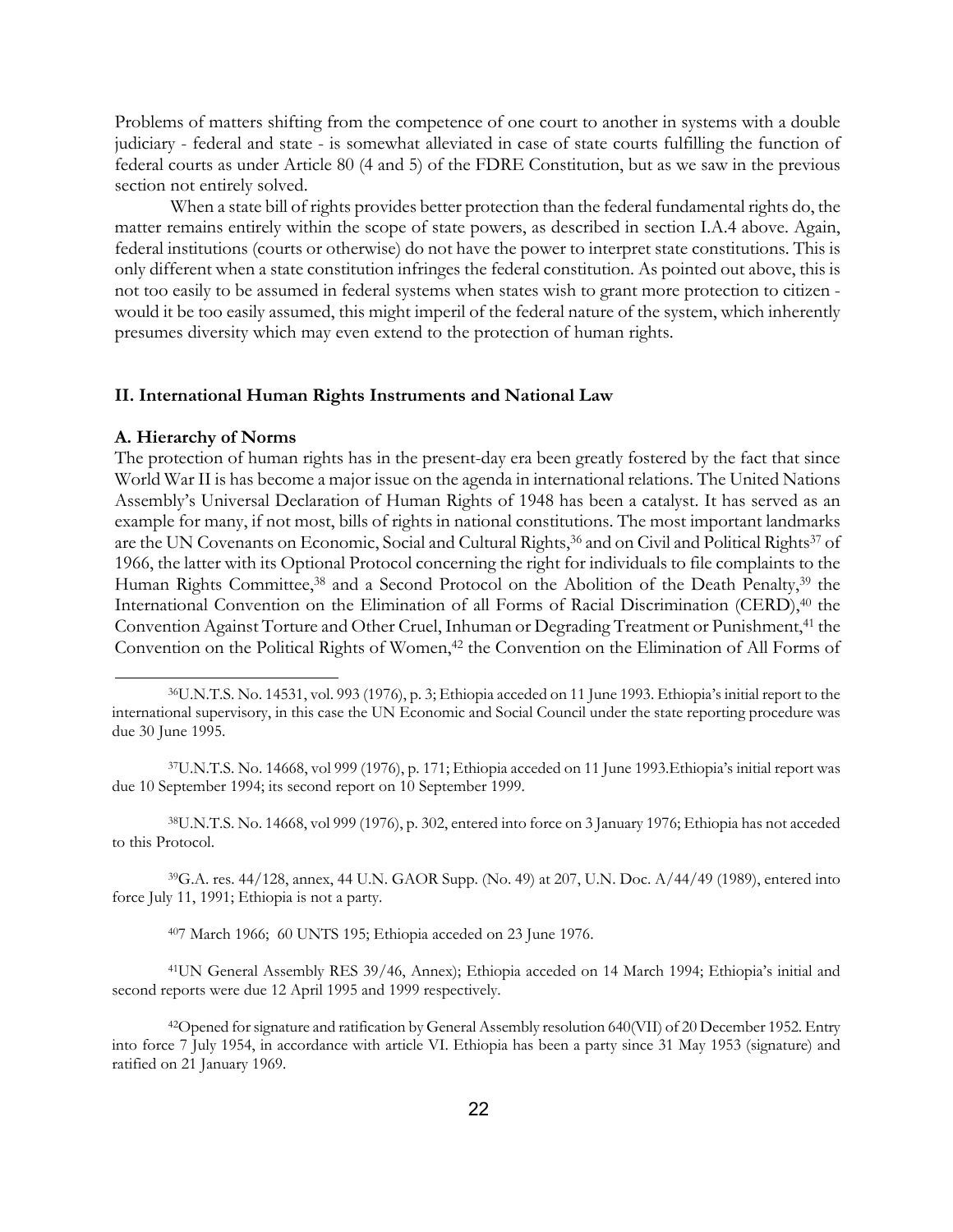Discrimination Against Women (CEDAW)<sup>43</sup> with its new optional protocol<sup>44</sup> and the Convention on the Rights of the Child[.45](#page-22-2) These treaties are supplemented by more specific treaties which aim at the protection of fundamental rights, of which we mention here those which have been concluded in the framework of the ILO, for example the Minimum Age Convention (No.138),<sup>46</sup> Convention (No.100) concerning Equal Remuneration for Men and Women Workers for Work of Equal Value, 4[7 C](#page-22-4)onvention No. 169 concerning Indigenous and Tribal Peoples in Independent Countries<sup>48</sup>. These universal human rights treaties are parallelled by several regional treaties. Of these we mention as particularly relevant to Ethiopia the extra-ordinary African Charter on Human and Peoples' Rights[,49](#page-22-6) which should be considered together with the Rules of Procedure of the African Commission on Human and Peoples' Rights[50](#page-22-7) and the Protocol on the Establishment of an African Court on Human and Peoples' Rights,[51](#page-22-8) and the African Charter on the Rights and Welfare of the Child.<sup>52</sup>

### 1. Monism and dualism; the hierarchical rank of treaties

<span id="page-22-0"></span>l

The views on the hierarchical rank of treaties, especially human rights treaties, have of old differed. I briefly and schematically summarize the most important ones. On the classic view treaties as an

<span id="page-22-1"></span>44A Draft was E/CN.6/1999/WG/L.2; adopted on 12 March 1999 the forty-third session of the Commission on the Status of Women; it has been adopted by General Assembly resolution A/54/4 on 6 October 1999; and opened for signature on 10 December 1999; Ethiopia is not a party.

45UN GA Doc A/RES/44/25 (12 December 1989), Annex. Ethiopia acceded on 14 May 1991. Ethiopia's second report has been submitted and will be considered in the Committee's September/October 2001 session.

<span id="page-22-4"></span><span id="page-22-3"></span><span id="page-22-2"></span>46Convention No. 138, 1973; Ethiopia ratified on 27 May 1999.

47Adopted on 29 June 1951 by the General Conference of the International Labour Organisation at its thirty-fourth session; entry into force 23 May 1953, in accordance with Article 6; Ethiopia ratified.

<span id="page-22-5"></span>48Adopted on 27 June 1989 by the General Conference of the International Labour Organisation at its seventy-sixth session; entry into force 5 September 1991. Ethiopia is not a party.

49Adopted June 27, 1981, OAU Doc. CAB/LEG/67/3 rev. 5, 21 ILM. 58 (1982), entered into force October 21, 1986. Ethiopia acceded on 15 June 1998.

<span id="page-22-8"></span><span id="page-22-7"></span><span id="page-22-6"></span>50Adopted on 6 October 1995.

51OAU Doc. OAU/LEG/MIN/AFCHPR/PROT.1 rev.2(1997)); ratified by Senegal and Burkina Faso; not ratified by Ethiopia.

<span id="page-22-9"></span>52OAU Doc. CAB/LEG/24.9/49 (1990).

<sup>43</sup>U.N.T.S. No. 20378, vol. 1249 (1981), p. 13. Ethiopia signed on 8 July 1980 and ratified on 9 September 1981. Reservations and Declarations: Paragraph 1 of article 29:ASocialist Ethiopia does not consider itself bound by paragraph 1 of Article 29 of the Convention' (AAny dispute between two or more States Parties concerning the interpretation or application of the present Convention which is not settled by negotiation shall, at the request of one of them, be submitted to arbitration. If within six months from the date of the request for arbitration the parties are unable to agree on the organization of the arbitration, any one of those parties may refer the dispute to the International Court of Justice by request in conformity with the Statute of the Court'). Ethiopia's fourth and fifth periodic report were due 22 April 1994 and 1998 respectively.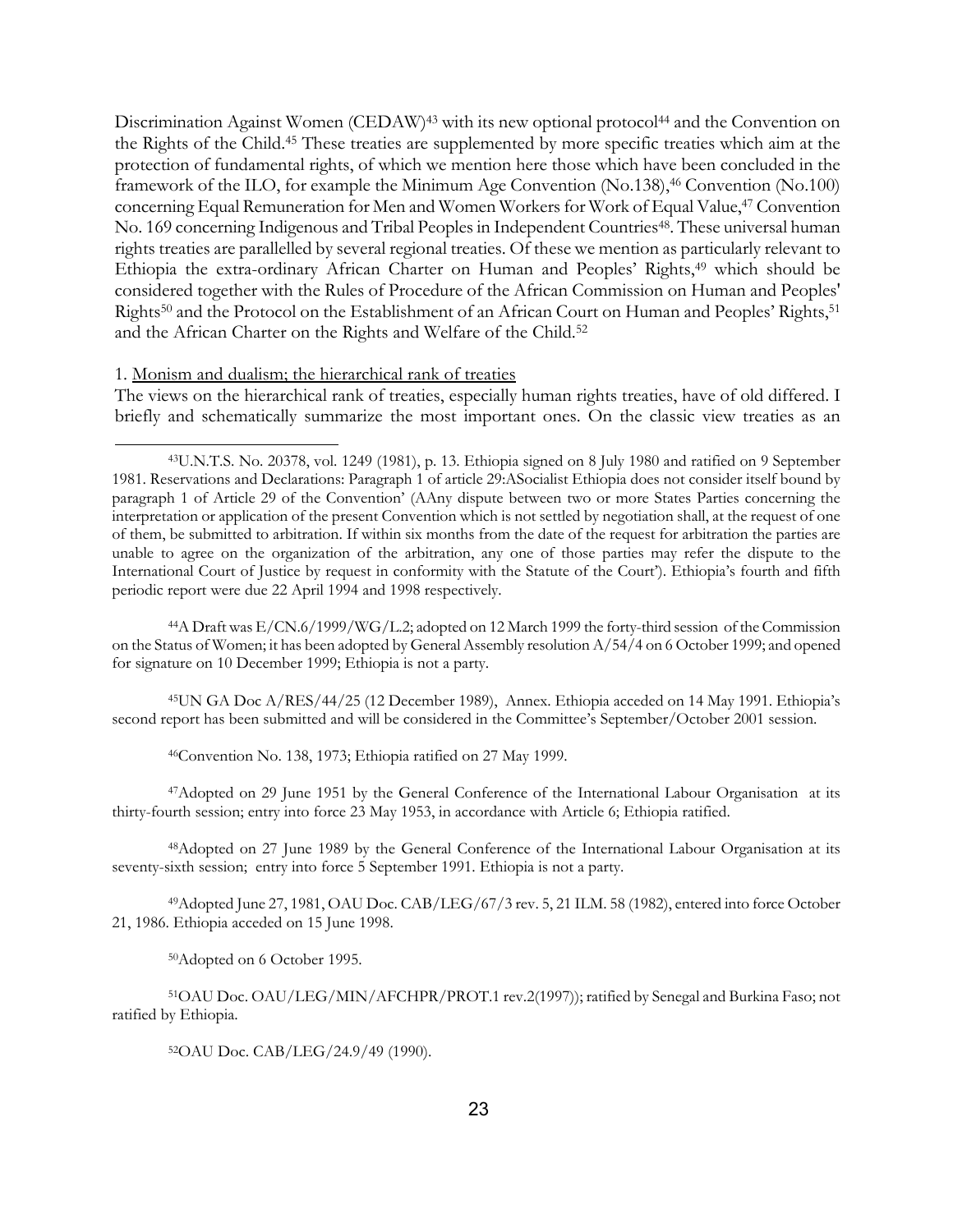instrument of public international law bind only the subjects of public international law, and are hence binding in international relations only, and not within the domestic national legal order. On this view, there is no hierarchy between international and national law. The opposite view assumes that there is a hierarchy of norms and asserts that international law takes a hierarchically superior rank above national law.[53](#page-23-0) In case of conflict, a treaty norm would take precedence over a national legal norm.

In practice, public international law leaves it to national constitutional law to regulate the consequences of public international law within the national legal system, although it is acknowledged that special treaty regimes may oblige state parties to grant the norms contained in that treaty a certain status within national law.[54 I](#page-23-1)t goes without saying that treaty obligations which a state has entered into will have to be complied with, no matter what status a national constitution attributes to it. In this regard, human rights treaties, which aim to guarantee to citizens a minimum standard of behaviour by public authorities of their own (and other) states cannot remain entirely without consequence for any state.

The particular systems which national constitutions have designed as to the status and rank of treaty law within the national legal order are roughly the following.

1) A treaty which has become binding is either:

l

a) automatically part of the national legal order (the so-called 'monism'; e.g. the Netherlands), or

b) it only becomes part of the national legal order after an national act of incorporation of that treaty into the national legal order (Adualist' systems, e.g. the United Kingdom).

2) Treaty provisions which have become part of the national legal order (either as such in monist systems, or by transformation into national law in dualist systems) has a rank equal to acts of parliament, or they have a superior rank and take precedence over acts of parliament; in few systems a treaty provision can even be superior to the constitution (e.g. Netherlands).

### 2. The status and rank of treaties under the Ethiopian Constitution

The FDRE Constitution is not overly clear on the status and rank of treaty provisions. Article 9 (4) states that '[a]ll international agreements ratified by Ethiopia are an integral part of the law of the land.' Because Article 55 (12) says that the House of Peoples' Representatives 'shall *ratify* international agreements concluded by the executive', it is utterly unclear what 'ratified' means in Article 9 (4): treaties approved by the House of Peoples' Representatives (i.e. treaties 'ratified' in the sense of Article 55 (12), or treaties with regard to which the Republic has expressed its consent to be bound under public international law (i.e. 'ratification' in the sense of public international law). The former could possibly suggest a more dualist approach than the last option. The practical consequence of either view is not very great.

The issue what the rank of treaty provisions is, is of much greater practical importance. Article 9 (4), just quoted, does not say anything as to the rank of treaty law. However, Articles 9 (4) read in conjunction with Article 9 (1) must lead to the conclusion that treaty provisions do not have a status which is supra-constitutional; they are not of higher rank than the Constitution. Given the contrast with the Constitution of 1955, which explicitly declared treaty provisions to be of equal rank to the

<span id="page-23-1"></span><span id="page-23-0"></span><sup>53</sup>Classically the name of the Austrian legal philosopher Hans Kelsen is associated with this view.

<sup>54</sup>The best example is the Treaty establishing the European (Economic) Community, which has been interpreted by the Court of Justice of the European Communities as containing provisions which are directly effective within Member States and take precedence over any contrary national provision; this not only appliesto the Treaty but also for certain decisions taken by the EC pursuant to this Treaty.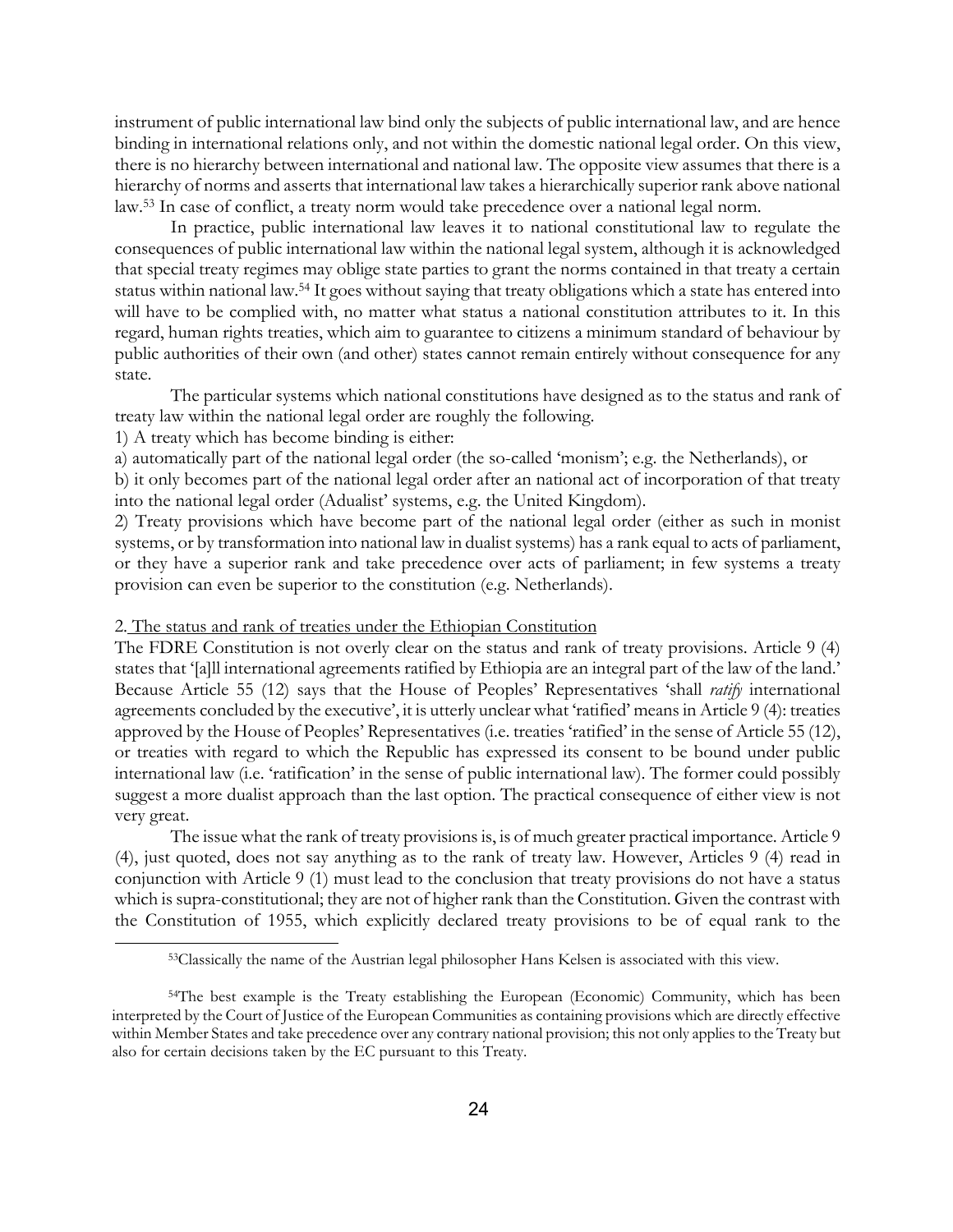Constitution, the conclusion is that treaty provisions are infra-constitutional, *i.e.* of lower rank than constitutional provisions. This means that they may be compared to laws passed by the House of Peoples' Representatives, especially since treaties need the approval of this House.[55](#page-24-0)

It must be emphasized that the rule contained in Article 13 (2) does not concern the hierarchical rank of human rights treaties, but is only a rule of construction which regulates the manner in which national law is to be interpreted. It provides:

AThe fundamental rights and freedoms specified in this Chapter shall be interpreted in a manner conforming to the principles of the Universal Declaration of Human Rights, International Covenants on Human Rights and International instruments adopted by Ethiopia.'

There is a point in saying that if one is to interpret a constitutional provision in conformity with another instrument, this instrument must be of at least equal rank to the constitution. But even if this may suggest that the rank of international instruments is equal (or superior) to the constitution, ultimately the validity of a constitutional provision cannot be affected by a human rights treaty provision with which it is at variance. As the same can be said of a provision of a later parliamentary legislation, the conclusion must be that the hierarchy of norms is not affected by the rule contained in Article 13 (2)[.56](#page-24-1) We will discuss this provision somewhat further in the next section of this paper.

The result of this state of affairs is that the *lex posterior* principle applies: treaties can only overrule promulgations passed by the legislature if the treaty has become binding for Ethiopia after the relevant legislation. If relevant legislation is of later date than the treaty, then the promulgation takes precedence over the treaty provisions. For the human rights treaties we mentioned, we may notice that most treaties have become binding for Ethiopia before the 1994 Constitution. Notable exceptions are the African Charter and the Minimum Age Convention, which have become binding after the Constitution. To the extent that the fundamental rights contained in the Constitution might provide less protection than the human rights treaties to which Ethiopia is a party, the Constitution supersedes the treaties which became binding before the 1994 Convention became operative.

Clearly, legislation of lower rank than promulgations passed by the House of Peoples' Representatives have lower rank than treaty provisions and must conform to these.

#### 3. Inverted hierarchies: the subsidiary nature of human rights treaties

l

From the above there emerges a clear picture as to the hierarchy between international and national norms. This picture in reality is more complicated when it concerns human rights treaties. This is due to the subsidiary nature of the international instruments on the protection of human rights: the norms contained in the human rights are minimum norms. They are no pretext for infringing or limiting the rights given to citizens in existent international or national legal instruments. This is explicitly provided in the general human rights conventions. Article 5 (2) of the International Covenant on Civil and Political Rights provides:

<span id="page-24-0"></span>AThere shall be no restriction upon or derogation from any of the fundamental rights recognized or

<sup>55</sup>Getachew Assefa, The Making and Status of Treaties in Ethiopia as Envisaged by the 1994 Constitution of the Federal Democratic Republic of Ethiopia: A Comparative Approach, Addis Ababa 1996 (unpublished LLB-thesis, AAU).

<span id="page-24-1"></span><sup>56</sup>In this respect I disagree with Ato Getachew Assefa, op. cit., pp. 95-100.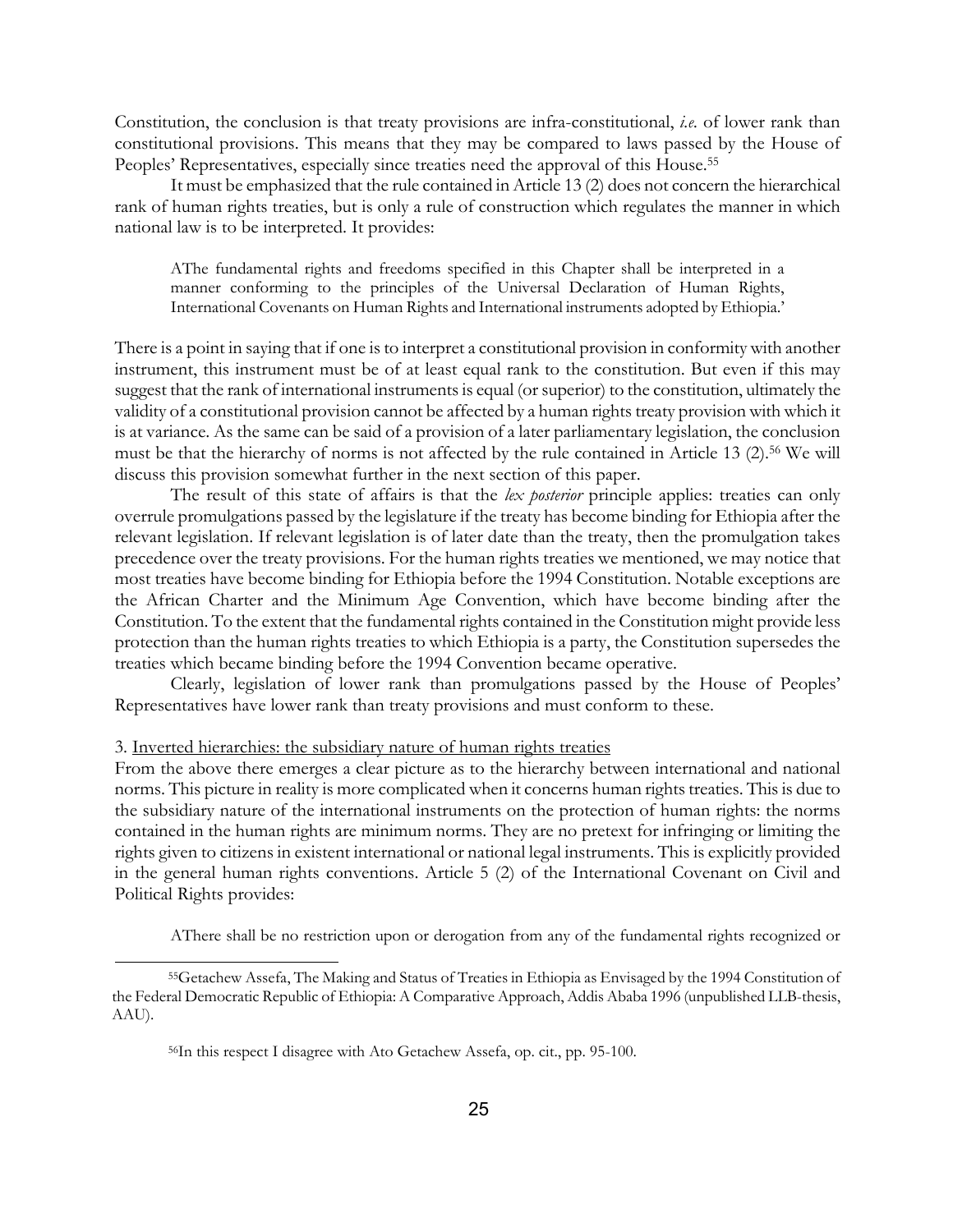existing in any State Party to the present Covenant pursuant to law, conventions, regulations or custom on the pretext that the present covenant does not recognize such rights or that it recognizes them to a lesser extent.'

In cases in which a national fundamental right provides more protection to the citizen, the national norm will have to apply even if the national hierarchy suggests that the international norm must be conformed with. This inversion must be based on the relevant treaty regime.

By way of example, one may point to the freedom of expression under Article 19 (2) of the International Covenant on Civil and Political Rights as compared to the protection of freedom of expression under Article 29 (3) and (6) of the FDRE Constitution. The latter forbid any form of censorship or limitation of an expression for reason of its contents, whereas censorship and limitations for reason of the content of expressions is not (absolutely) forbidden under the ICCPR.

### **B. Judicial Powers to Use and Enforce International Human Rights Standards**

In the end the effectiveness of human rights provisions in treaties is dependent on the possibilities of enforcing standards as against opposing legal norms and governmental action based on these: can a citizen enforce the rights granted to him by treaty in court?

1. Exclusive power of the Council of Constitutional Inquiry and House of Federation?

To the extent that the dispute concerns federal or state legislation, one may wonder whether the compatibility of a treaty provision with such legislation is a 'constitutional dispute' reserved to the Council of Constitutional Inquiry and House of Federation in the manner described in section I.B. 2 of this paper.

Theoretically, two answers can be conceived of. The affirmative answer could be based on the fact that the status of treaty provisions and their relationship to legislation is in principle determined by the Constitution. Moreover, the crux of the exclusive powers granted to the Council of Constitutional Inquiry and House of Federation is that they are the only institutions capable of declaring federal and state legislation of no effect. This matter should therefore be reserved to these institutions.

The alternative - negative - answer is that deciding on the compatibility of treaty provisions with national legislation involves the interpretation of the treaty and the legislation, but not of the Constitution. Although the Constitution regulates the consequences if there is any such conflict, no interpretation of the Constitution is involved.

To my knowledge this matter has been unresolved. I venture to prefer the second view, as it is more in line with the restrictive interpretation of the exclusive powers of the Council of Constitutional Inquiry and House of Federation. Given the rank of treaties as equal to parliamentary legislation, the activity of interpreting treaties and promulgations is in the normal scope of powers of ordinary courts.

The conclusion must be that ordinary courts can apply treaty provisions which have become binding after the parliamentary legislation on which the disputed governmental action is based.

### 2. The meaning of Article 13 (2) of the Constitution

Except the interpretation and application of treaties on the basis of the *lex posterior* principle, human rights treaties have a role to play in the interpretation and application of federal and state law on the basis of Article 13 (2), quoted above. It means that whenever a fundamental right as contained in the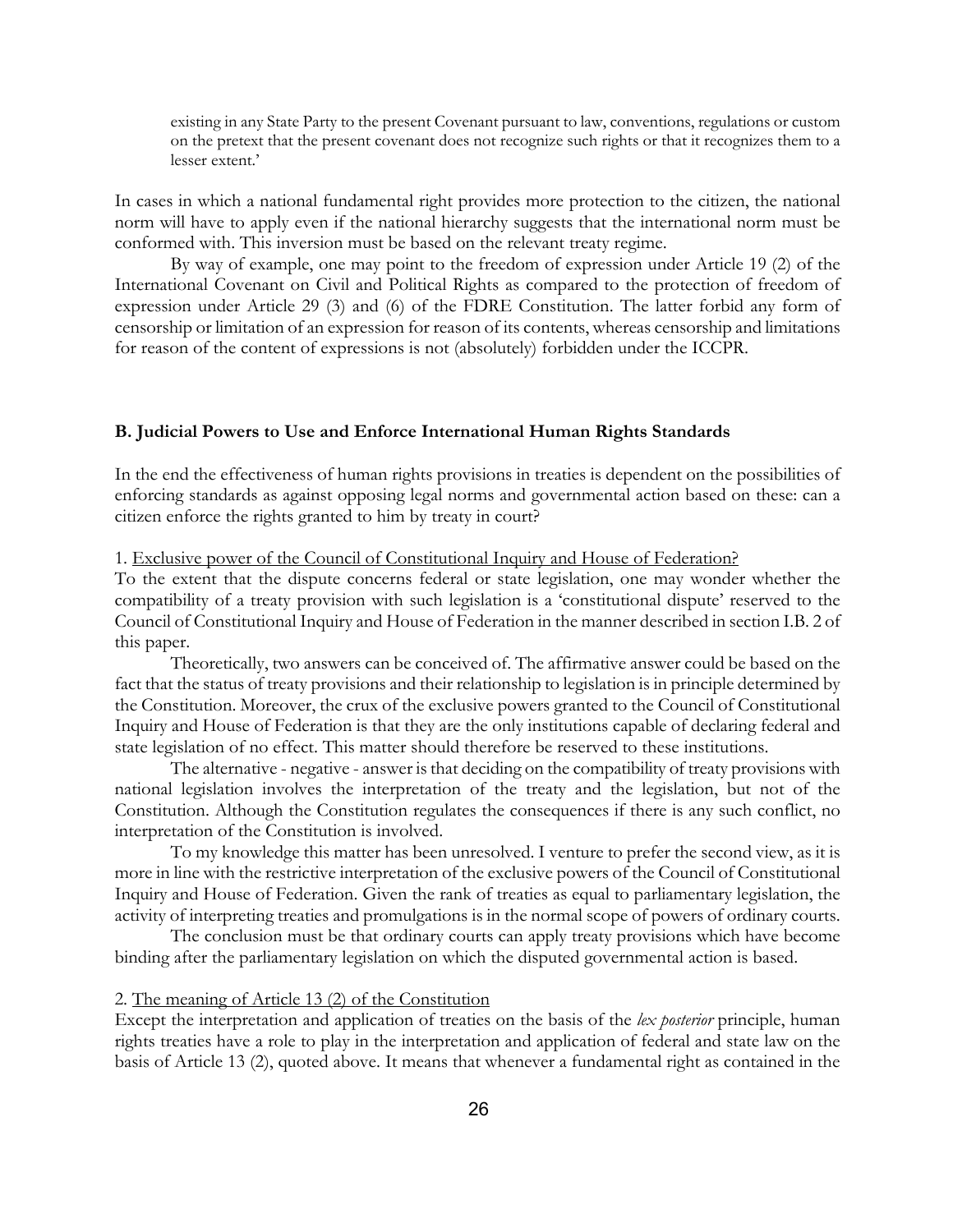federal Constitution is relevant, it needs to be interpreted in such a manner that no conflict arises with a human rights treaty provision. Thus, the human rights provisions of treaties are read into the constitutional provisions. Hence, legislation and other acts of government may indirectly be interpreted in the light of human rights treaties.

The rule of construction of Article 13 (2) may also serve for a somewhat attenuated interpretation of Article 9 (4). If it is so that the Constitution must be interpreted in a manner which is consistent with human rights instruments, than laws which are of lower rank than the Constitution must *a fortiori* be interpreted in a manner which makes them conform with treaty provisions.

The rule of construction which we are discussing can apply only in case a rule can potentially be read both in a way which conflicts with a human rights treaty provision and also in a way which is in conformity with the treaty provision. In other words, only if the wording of a provision of a law (or the Constitution) is ambiguous or apt to be applied in different ways, can it be made to conform to the treaty provision. If the wording or intent of the national provision is unambiguous and/ or can only be applied in one manner, there is no room for this rule of construction. It should be pointed out, however, that legal construction of provisions is in some legal systems sometimes such that the actual wording of a provision can be turned into its contrary by teleological or historical interpretation or by letting legislative intent prevail over the wording of a provision; also a 'dynamic' interpretation in the light of changed circumstances and the evolution of insights shared in a certain society, may lead to an interpretation which changes over time and can be quite different from historical legislative intent, or even the wording of a provision. This is the case in most European legal systems. The argument can be put forward that given the importance which the Ethiopian Constitution of 1994 attaches to human rights as formulated in international instruments, the rule of construction of laws and constitutional provisions in the light of international human rights, should apply most liberally and should not too easily fail for reason of legislative intent or the particular wording of the relevant provisions. Only in such a manner the idea behind Article 13 (2) can faithfully be rendered in practice. But perhaps this is too optimistic a reading of the Constitution.

### **III Concluding Remarks: Human Rights as Limits to Unity and as Limits to Diversity**

Federal systems are always based on a delicate combination of unity and diversity. For Ethiopia the choice for federalism is a heroic attempt to bring into balance the unity and diversity which have so often throughout its history been out of balance. The great tension between these two poles is evident in the field of human rights. These by their very nature set limits to diversity, but just as well they may constitute a limit to unjustified uniformity.  $\boxed{\equiv}$  is brought out on the one hand by their supremacy within the constitutional framework (see Sections I.A.1-3). On the other hand, the very federal nature of the political order must necessarily leave some scope to an amount of diversity and differentiation in the formulation and protection of fundamental rights within the constituent parts of the federation (see Sections I.A.4-5). But diversity is not only a consequence of federalism. Yes, human rights are about equality, substantively and before the law. But human rights also guarantee the human and political identity and self-expression of individual persons and of groups. This respect for identity must also mean respect for human and political diversity. In the Ethiopian context this respect for identity and diversity has culminated not only in federalism, but also in the elevation of the right to develop and protect one's cultural identity to a fundamental right (Article 39 Constitution).

This paper has attempted to outline some of the legal parameters for these aspects of unity and diversity in the federal context of federalism with regard to the protection of fundamental rights.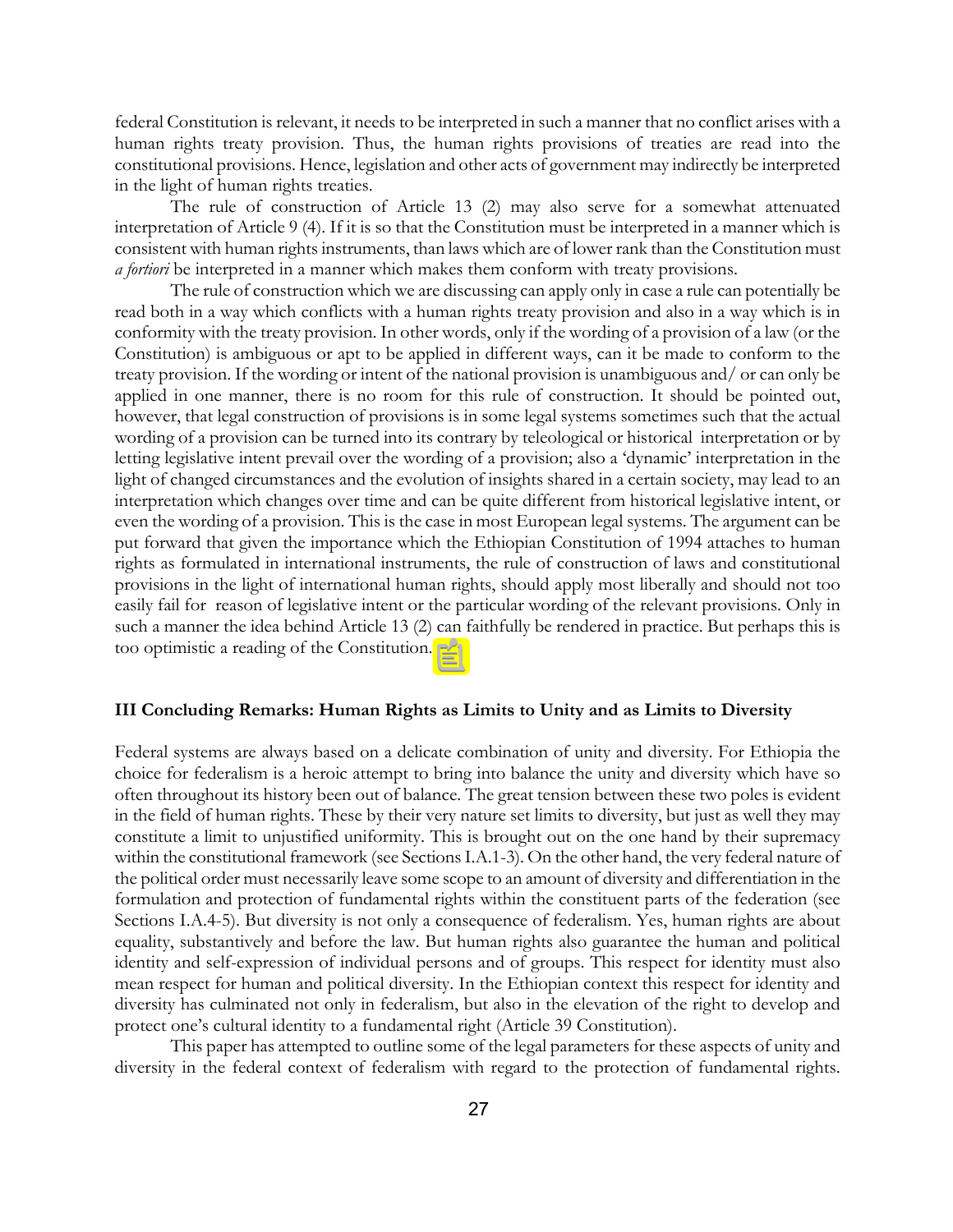Perhaps all the above is excessively abstract. This is unavoidable when we describe such matters in terms of legal principle. But we must also dare to face up with what it may mean in practice. To a large extent it must be left to the political institutions, the courts, judges, solicitors and other practitioners, and legal academics, to do the arduous job of filling out the practical consequences of the lines of argument adumbrated in the body of this paper. Thus, one question is what 'better protection' of human rights may mean when deciding on which norm to apply. This is certainly a matter which future legal practice, based on the assertions of practitioners in courts may clarify, and may lead to awkward questions of balancing rights against each other.

But there are many more irksome issues to which things mentioned in this paper gives rise. I mention only a few.

Thus one of our conclusions was that even if one ultimate standard applies, this standard does not need everywhere to have the very same meaning. We saw that what is 'obscene' in one of the states of the US and therefore is unprotected under the free speech amendment, is not necessarily 'obscene' by the standards of another state and hence in the latter state be protected under as free speech. In Ethiopia this might mean that what is a 'harmful custom' in one region and therefore be outside the protection of 'cultural identity', need not necessarily be 'harmful' in another region and be part of a cultural identity. Although the American example is about prevailing norms in the various states, the same argument may also apply to various communities *within* states. This is important in the Ethiopian context, where the regional states of which the federation is composed in reality are not culturally homogenous, as is evident also from the institution of autonomous districts within states along (semi- )ethnical lines. Ethiopian history teaches that a serious effort needs to be made in avoiding the problems of internal colonialism, a neo-feudal ethnical cast system, by surpassing the cultural self-organization and self-perceptions of communities. The question of 'ethnical identity' looms large in Africa and elsewhere in the world - not only in the America's and Australia, with their ancient indigenous peoples, and in Asia (India and Indonesia are in the forefront but by no means the only countries in which cultural divergences abound), but certainly also in Europe. This should not be taken to mean that cultural identities are unchangeable static things. The strongest cultural communities derive their strength from their powers of adaptation to a changing environment. The place which the Ethiopian Constitution grants to the right to develop and protect one's cultural identity, and some of the constitutional rights associated therewith, such as the right to form a state and the ultimate right to secession, does not mean that this right implies separateness and exclusiveness. To the contrary, it implies that policies, whether federal or state, should be *inclusive*. That is the very power of federal arrangements. It assumes the willingness to consider and respect the other in his distinctiveness. It also assumes the necessity to take the differences of others into account. And this is only possible in a discursive environment, a manner of proceeding in political, administrative and judicial decision making in a discursive environment of continuous dialogue in which the assertions of all parties involved are taken seriously - even if an ultimate decision is not always one based on consensus and may not always please everyone. In judicial cases it is almost necessarily so that one of the parties will not be overly pleased. But still even displeasing decisions can be made acceptable due to the care taken in the process of reaching a decision, a care of taking both parties' views seriously.

The prominence of 'ethnic' issues should not make us shut our eyes to the reality that also in Ethiopia many, many citizens cannot be categorized as belonging to any single ethnic community. This is so in Addis and other cities, but also outside there are those who for whatever reason fall outside regular categories. And even if one belongs to a certain culturally distinct community which should maintain its right to its identity, still individual rights of its members must be protected. Although a certain variety for instance as to what constitutes a harmful custom may be admitted, violence and